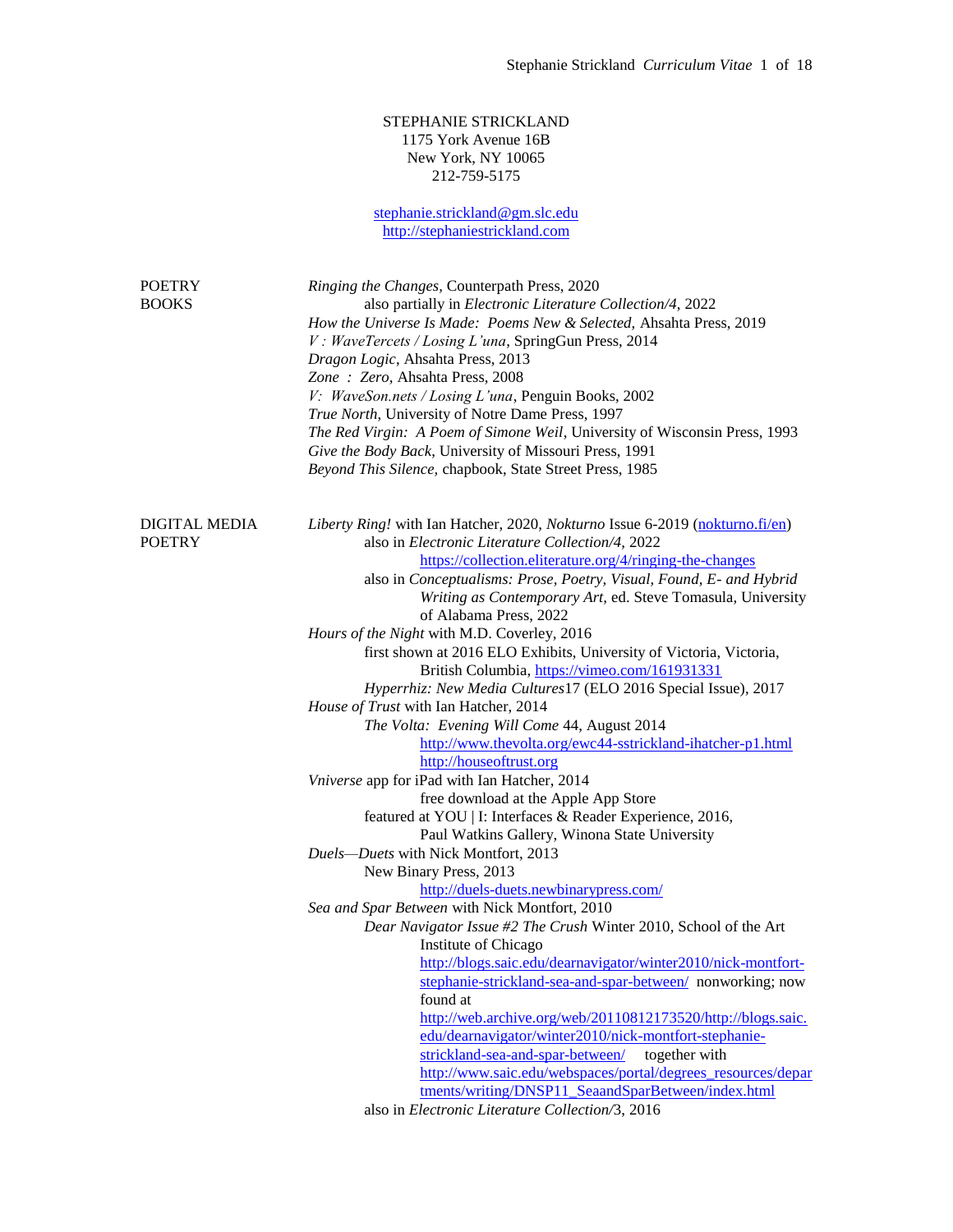*[http://collection.eliterature.org/3/work.html?work=sea-and](http://collection.eliterature.org/3/work.html?work=sea-and-spar-between)[spar-between](http://collection.eliterature.org/3/work.html?work=sea-and-spar-between)* also in *Drunken Boat* 20 Digital Poetry curated by Jhave, Winter 2014 <http://issues.drunkenboat.com/db20/digital-poetry> <http://glia.ca/2014/db/> also in *Bibliotheca Invisibilis: Conceptualizations of the Invisible*, 2014 [http://libraryofinvisible.blogspot.com/2014/03/nick-montfort](http://libraryofinvisible.blogspot.com/2014/03/nick-montfort-stephanie-strickland.html)[stephanie-strickland.html](http://libraryofinvisible.blogspot.com/2014/03/nick-montfort-stephanie-strickland.html) also in *Digital Humanities Quarterly,* 2013 as glossed code: *cut to fit the tool-spun course* [http://digitalhumanities.org/dhq/vol/7/1/000149/resources/sour](http://digitalhumanities.org/dhq/vol/7/1/000149/resources/source/000149.html) [ce/000149.html](http://digitalhumanities.org/dhq/vol/7/1/000149/resources/source/000149.html) also in *TechSty* 2014, n.1 (9) in Polish <http://techsty.art.pl/m9/> also in *Rattapallax* 21: Current State of Poetry Generators, 2013 <http://www.rattapallax.com/poetry-generators/> also in *The Winter Anthology* Volume 3, 2013 [http://winteranthology.com/?vol=3&author=montfort](http://winteranthology.com/?vol=3&author=montfort-strickland)[strickland](http://winteranthology.com/?vol=3&author=montfort-strickland) *slippingglimpse* with Cynthia Lawson Jaramillo and Paul Ryan, 2007 first shown at e-poetry 2007, Paris [http://slippingglimpse.org](http://slippingglimpse.org/) reimplemented in Conifer: [https://elo.conifer.rhizome.org/\\_embed\\_noborder/elo/slippin](https://elo.conifer.rhizome.org/_embed_noborder/elo/slippingglimpse/20210122015500$br:chrome:76/http:/www.slippingglimpse.com/slippingglimpse/index.html) [gglimpse/20210122015500\\$br:chrome:76/http://www.slippi](https://elo.conifer.rhizome.org/_embed_noborder/elo/slippingglimpse/20210122015500$br:chrome:76/http:/www.slippingglimpse.com/slippingglimpse/index.html) [ngglimpse.com/slippingglimpse/index.html](https://elo.conifer.rhizome.org/_embed_noborder/elo/slippingglimpse/20210122015500$br:chrome:76/http:/www.slippingglimpse.com/slippingglimpse/index.html) also in *hyperrhiz: new media cultures* no. 4, 2008 [www.hyperrhiz.net/hyperrhiz04/gallery/slippingglimpse.html](http://www.hyperrhiz.net/hyperrhiz04/gallery/slippingglimpse.html) also in Counterpath Press *Electronic Literature Special Edition,* 2009 <http://counterpathpress.org/elitpath/> also in *Poets for Living Waters,* June 2010 [http://poetsgulfcoast.wordpress.com/2010/06/01/a-poem-by](http://poetsgulfcoast.wordpress.com/2010/06/01/a-poem-by-stephanie-strickland-cynthia-lawson-jaramillo-paul-ryan/)[stephanie-strickland-cynthia-lawson-jaramillo-paul-ryan/](http://poetsgulfcoast.wordpress.com/2010/06/01/a-poem-by-stephanie-strickland-cynthia-lawson-jaramillo-paul-ryan/) also in *Electronic Literature Collection/2,* 2011 <http://collection.eliterature.org/2> also in *Rattapallax* 21: Current State of Poetry Generators, 2013 <http://www.rattapallax.com/poetry-generators/> also in ELO After Flash exhibition, 2021 (online conference) <https://the-next.eliterature.org/exhibition/afterflash/> *Versus Vega: Precessing* with Jason Nelson, 2005 *Furtherfield*, 2005 <http://www.secrettechnology.com/resident/strickland.htm> *V: Vniverse* with Cynthia Lawson, 2002 *The Iowa Review Web*, 2002 [http://vniverse.com](http://vniverse.com/) [https://web.archive.org/web/20060218053351/http://www.uio](https://web.archive.org/web/20060218053351/http:/www.uiowa.edu/~iareview/tirweb/feature/strickland/index.html) [wa.edu/~iareview/tirweb/feature/strickland/index.html](https://web.archive.org/web/20060218053351/http:/www.uiowa.edu/~iareview/tirweb/feature/strickland/index.html) also in *The New River*, 2003 [http://www.cddc.vt.edu/journals/newriver/strickland/vniverse/i](http://www.cddc.vt.edu/journals/newriver/strickland/vniverse/index.html) [ndex.html](http://www.cddc.vt.edu/journals/newriver/strickland/vniverse/index.html) also in *Electronic Literature Collection/2,* 2011 <http://collection.eliterature.org/2> *Errand Upon Which We Came* with M.D. Coverley, 2001 *Cauldron & Net* 3, 2000-01 <http://califia.us/Errand/title1a.htm>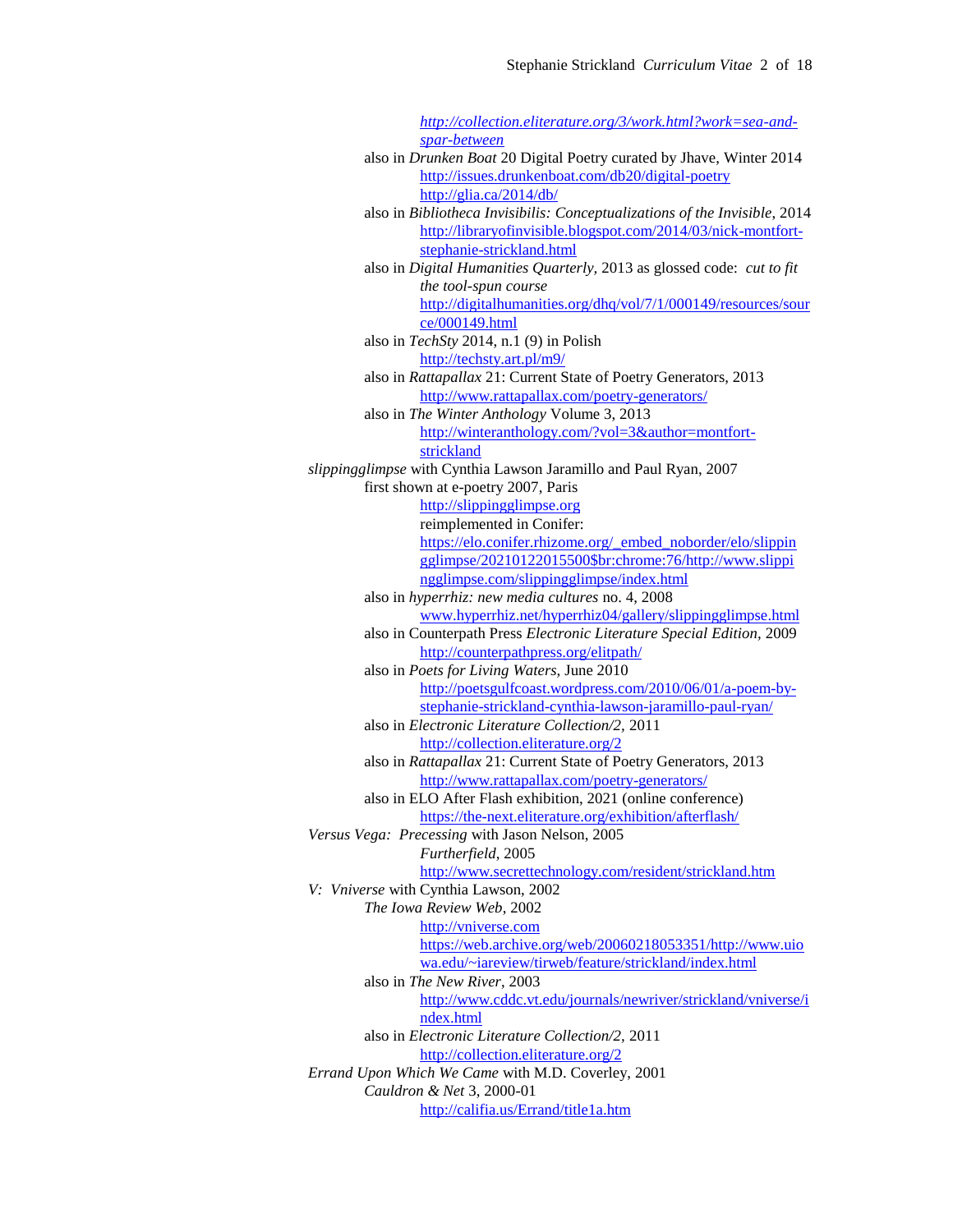|                                       | also in <i>Blue Moon</i> , 11/01/2001, Hypermedia: Intersections                                                                                  |
|---------------------------------------|---------------------------------------------------------------------------------------------------------------------------------------------------|
|                                       | http://www.thebluemoon.com/hypermedia.shtml                                                                                                       |
|                                       | also in The Printed Room: Poems 1990-2001 at SALTS, Basel,                                                                                        |
|                                       | Switzerland, 2015                                                                                                                                 |
|                                       | To Be Here As Stone Is with M.D. Coverley, 1999                                                                                                   |
|                                       | Riding the Meridian v.1 no. 2, 1999                                                                                                               |
|                                       | http://califia.us/SI/stone1.htm                                                                                                                   |
|                                       | Ballad of Sand and Harry Soot, 1999                                                                                                               |
|                                       | Word Circuits Gallery, 1999                                                                                                                       |
|                                       | http://www.wordcircuits.com/gallery/sandsoot                                                                                                      |
|                                       | also in The Printed Room: Poems 1990-2001 at SALTS, Basel,                                                                                        |
|                                       | Switzerland, 2015                                                                                                                                 |
|                                       | True North (hypertext), 1998                                                                                                                      |
|                                       | Eastgate Systems, Watertown, MA, 1998                                                                                                             |
|                                       | http://www.eastgate.com/catalog/TrueNorth.html                                                                                                    |
| <b>DIGITAL MEDIA</b><br><b>EDITOR</b> | Electronic Literature Collection, volume 1, co-edited with N. Katherine Hayles,<br>Nick Montfort and Scott Rettberg, published by the Electronic  |
|                                       | Literature Organization, October 2006                                                                                                             |
|                                       | http://collection.eliterature.org/1                                                                                                               |
|                                       | The Iowa Review Web issue, Multi-Modal Coding: Jason Nelson, Donna                                                                                |
|                                       | Leishman, and Electronic Writing, co-edited with Marjorie Luesebrink,<br>Fall 2007                                                                |
|                                       | https://wayback.archive-                                                                                                                          |
|                                       | it.org/824/20100105215722/http://research-                                                                                                        |
|                                       | intermedia.art.uiowa.edu/tirw/vol9n1/bios.php?bio=2                                                                                               |
|                                       |                                                                                                                                                   |
| <b>AWARDS</b>                         | Big Other's 2020 Lifetime Achievement Award with Will Alexander, John Barth                                                                       |
|                                       | and Can Xue<br>N. Katherine Hayles Award for Criticism of Electronic Literature, 2 <sup>nd</sup> Place,                                           |
|                                       | awarded to #WomenTechLit, 2017                                                                                                                    |
|                                       | Pushcart Prize XXXIX: Best of the Small Presses, 2015                                                                                             |
|                                       | The &NOW Awards 3: The Best Innovative Writing 2014 (Duels-Duets)                                                                                 |
|                                       | Best American Poetry 2013, Scribner 2013                                                                                                          |
|                                       | The &NOW Awards: The Best Innovative Writing, 2009 (4 poems)                                                                                      |
|                                       | Media Arts Show Bursary, Visionary Landscapes: The Electronic Literature                                                                          |
|                                       | Organization 2008 Media Art Show,                                                                                                                 |
|                                       | Yaddo Fellowship, 2003                                                                                                                            |
|                                       | Pushcart Prize XXVII Best of the Small Presses, Special Mention, 2003<br>V: WaveSon.nets/Losing L'una awarded Alice Fay Di Castagnola Award for a |
|                                       | manuscript in progress, Poetry Society of America, Brenda Hillman,<br>Judge, 2000                                                                 |
|                                       | Fundación Valparaíso Fellowship, 2000                                                                                                             |
|                                       | About.com Poetry's Best of the Net Award, 1999                                                                                                    |
|                                       | Boston Review Poetry Contest, First Prize, for "Ballad of Sand and Harry Soot,"<br>Heather McHugh, Judge, 1999                                    |
|                                       | True North hypertext awarded Salt Hill Hypertext Prize, 1998                                                                                      |
|                                       | Djerassi Resident Artist Fellowship, 1998                                                                                                         |
|                                       | New York Foundation for the Arts Poetry Fellowship, 1997                                                                                          |
|                                       | True North awarded Ernest Sandeen Poetry Prize, University of Notre Dame                                                                          |
|                                       | Press, John Matthias, Judge, 1997                                                                                                                 |
|                                       | MacDowell Colony Fellowship, 1997                                                                                                                 |
|                                       | True North awarded Alice Fay Di Castagnola Award for a manuscript in                                                                              |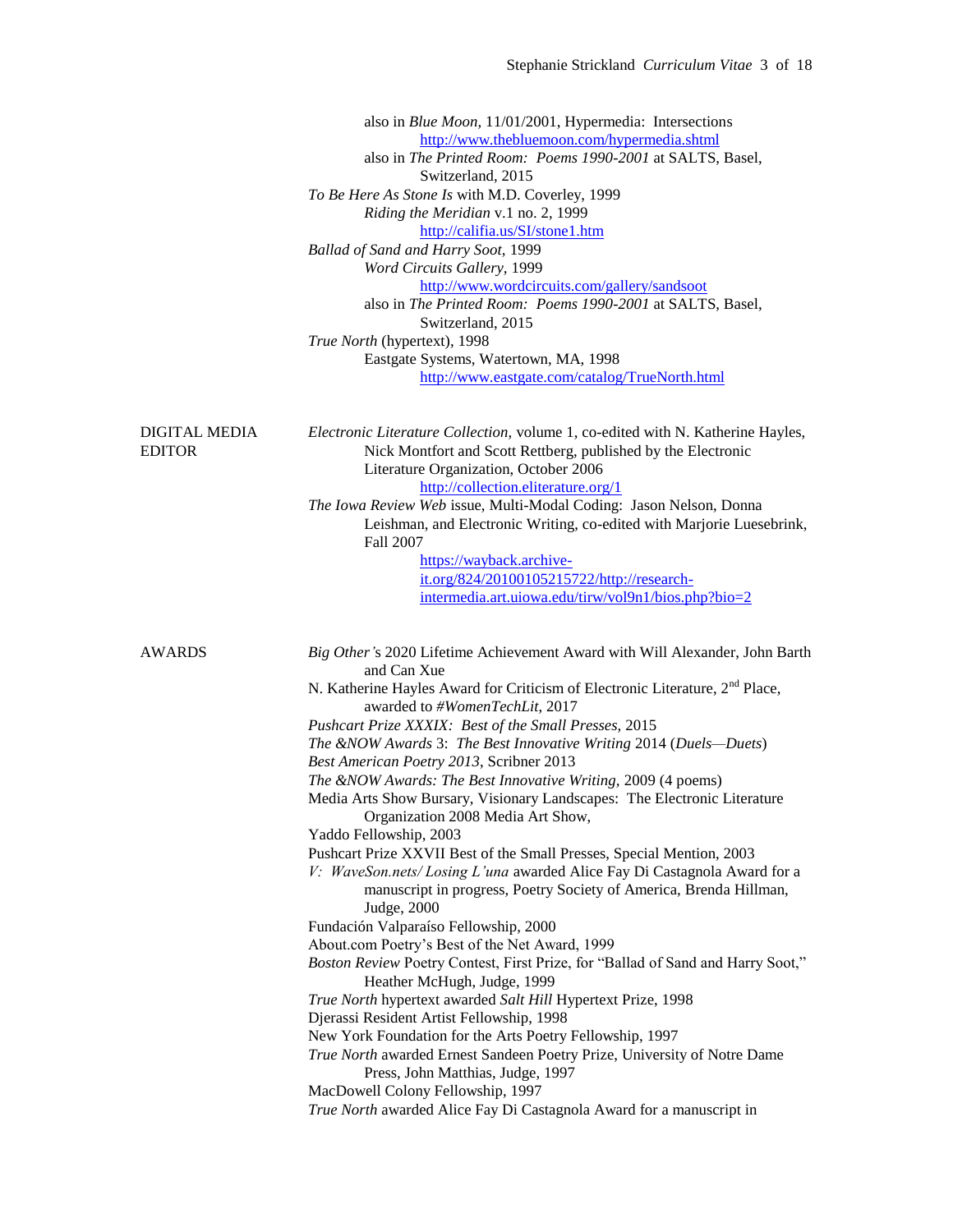progress, Poetry Society of America, Barbara Guest, Judge, 1996 National Endowment for the Humanities, Fellowship for Independent Scholars: Hypertext Poetry, 1995 *The Red Virgin: A Poem of Simone Weil* awarded the Brittingham Prize, University of Wisconsin Press, Lisel Mueller, Judge, 1993 Anna Davidson Rosenberg Award for Poems on the Jewish Experience, Judah Magnes Museum, Berkeley, CA, 1992 Open Voice Award of the West Side Y Center for the Arts, NYC, 1989, Nicholas Christopher, Judge, 1989 National Endowment for the Arts, Creative Writing Grant, Poetry, 1988 Ragdale Fellowship, 1987 Yaddo Fellowship, 1986 Yaddo Fellowship, 1984 Yaddo Fellowship, 1982 MacDowell Colony Fellowship, 1981 New York State Creative Artists Public Service (CAPS) grant in poetry, 1981 Yaddo Fellowship, 1980

LITERARY **Print**: *The Paris Review, Grand Street, New American Writing, Ploughshares,*  MAGAZINES *jubilat, Chicago Review, Boston Review, Denver Quarterly, Fence, LIT, Chain, Harvard Review, 1913 a journal of forms, Lana Turner, Ecotone, The Iowa Review, Colorado Review, American Letters & Commentary, Black Clock, Talisman, Bird Dog, Notre Dame Review, Dandelion Magazine* (Canada)*, Volt, Vlak, Bone Bouquet, The Kenyon Review, Zoland Poetry, Court Green, Prairie Schooner, Jai Alai, DoubleTake, Pequod, Western Humanities Review, Barrow Street, Salt Hill, Women's Studies Quarterly, P-Queue, Connecticut Review, Chelsea, Seneca Review, Image: A Journal of the Arts and Religion, Agni, Handsome, Gulf Coast, big allis, America, Poet Lore, Meridian, Indiana Review, Mid-American Review, Valley Voices, Touch the Donkey, Isotope, Poetry New York, The American Voice, 5 AM, Columbia Poetry Review, The Little Magazine, Many Mountains Moving, Samizdat, Calyx, Ironwood, Bellingham Review, West Branch, Tinfish, Pig Iron, Southern Poetry Review, Calapooya Collage, Ekphrasis, Tendril, Conditions, State Street Reader, Lumina, Controlled Burn, New Virginia Review, Synaesthetic, Black Buzzard Review, Dark Horse, Porch, Poets On:, Iris, VIA, Soundings East, Slant, Poetry Now, Croton Review, Small Moon, Columbia: A Journal of Literature and Art, The Chowder Review,* **Online:** *The Poetry Foundation, The Iowa Review Web, Tupelo Quarterly, Nokturno* (Finland)*, Dispatches from the Poetry Wars*  (EcoPoetics issue)*, MiPOesias, Hyperrhiz*: *New Media Cultures, EOAGH, Octopus, Drunken Boat, Truck, Poetry Daily, Posit, AMP, Word For/Word, Sous Rature, Mad Hatters' Review, Saint Elizabeth Street*, *Electronic Poetry Review, Critiphoria, La Fovea, Riding the Meridian, Cauldron & Net, Web Del Sol Editor's Picks, electronic book review, Word Circuits Gallery, Blue Moon*, *New River, Furtherfield, Poets for Living Waters, Codex: A Journal of Critical and Creative Writing for your Mobile Device, Big Other, Attention, Journal of Humanistic Mathematics*

ESSAYS & "Late to the Party" from *On Becoming a Poet: Essential Information About*  CRITICISM *the Writing Craft,* Marsh Hawk Press, 2022 "What is a Book? 101 Responses," *American Book Review* vol. 41 no. 5, July/August 2020 "Late to the Party," from *Chapter One: On Becoming a Poet,* Marsh Hawk Press, April 2020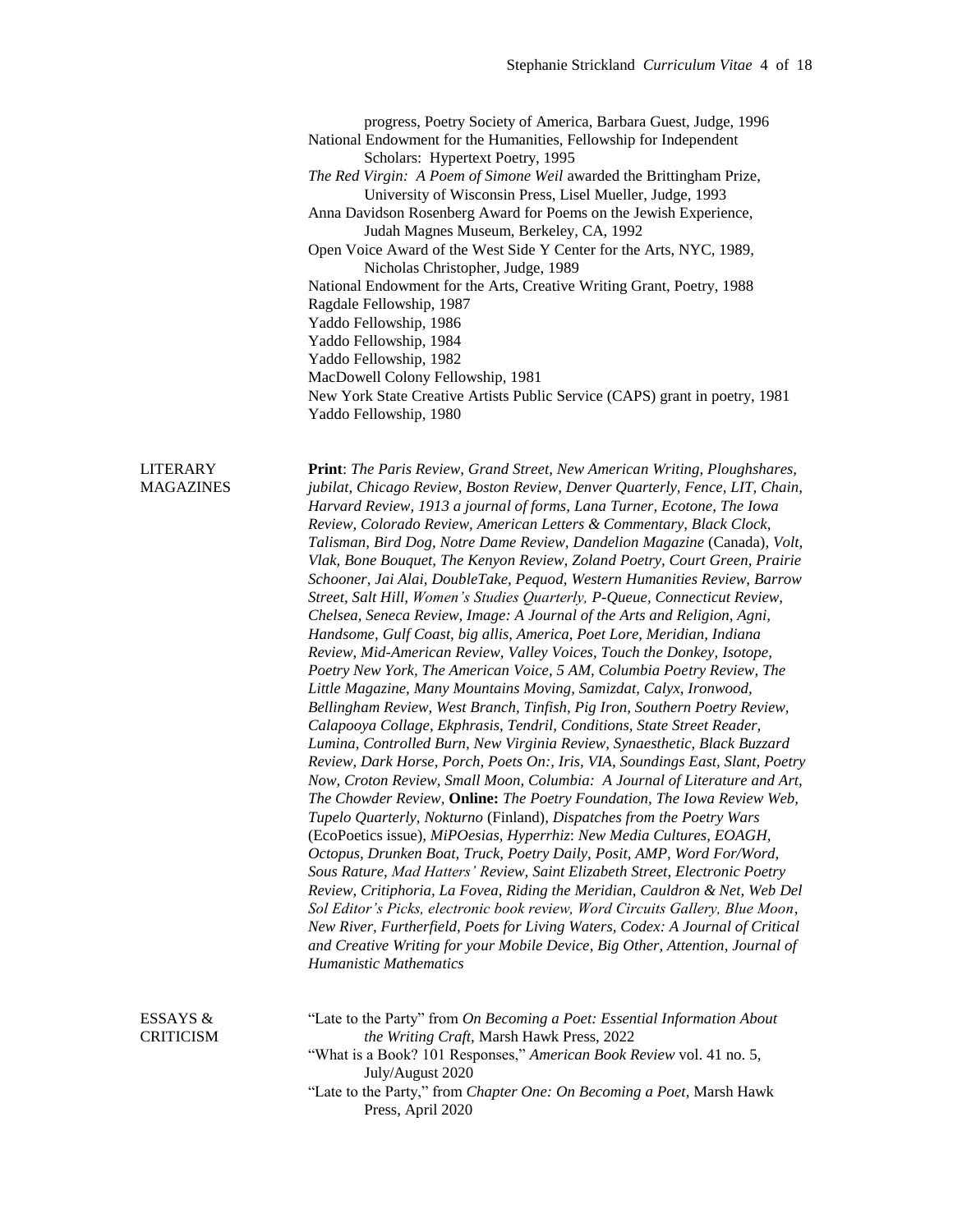<https://marshhawkpress.org/stephanie-strickland-late-to-the-party/>

- "Poiesis in Our Time 12-23-18," from *ReRites: Responses* [Neural Networks trained on a contemporary poetry corpus], ed. Jhave, Anteism Books, 2019
- "Loss of Hover: Recreating Shockwave *Vniverse* as an App for iPad," with Ian Hatcher; *Prezeglad Kulturoznawczy* 3|33| 2017, Jagiellonian University, Poland, 2018

<http://www.ejournals.eu/Przeglad-Kulturoznawczy/2017/Numer-3-33-2017/>

- "The Death and Re-Distribution of *V*," *#WomenTechLit.* Ed. Maria Mencia. Computing Literature book series, distributed by West Virginia University Press: Morgantown, WV, 2017. 2nd Place, The N. Katherine Hayles Award for Criticism of Electronic Literature "Joined at the Hip: Simone Weil, Quentin Meillassoux"
- *Religion & Literature* 45.3 Autumn 2013 (appeared March 2015) "Spars of Language Lost at Sea," with Nick Montfort
- *Formules/Revue des Creations Formelles* 18, *Littérature et Numérique,* 2014; also Electronic Literature Organization conference paper, Paris, 2013 <http://conference.eliterature.org/critical-writing/spars-language-lost-sea> *Formules* 18, 2014
- "cut to fit the toolspun course**,"** with Nick Montfort *Digital Humanities Quarterly* 7.1 2013
	- <http://www.digitalhumanities.org/dhq/vol/7/1/000149/000149.html>
- "Creativity and Writing in Digital Media: New Frontiers and Cutting Edges" with M. D. Coverley, *Writing and Pedagogy* 4.2 2013
- "Collaborations in E-Lit" with Nick Montfort, *American Book Review,*  September/October 2011
- "A Broken Thing?" *A Broken Thing: Poets on the Line,* ed. Emily Rosko and Anton Vander Zee, University of Iowa Press, Iowa City, IA, 2011
- "Proto-Collaboration with Potential Collaborator: A Digital Poem In Prospect" <http://bigother.com/2011/08/22/authorfail-12-stephanie-strickland/>
- "Poetry & the Digital World," *English Language Notes* 47.1 Special Issue: Experimental Literary Education, 2009; reprinted in *Hidden Agendas: Unreported Poetics,* ed. Louis Armand, Litteraria Pragensia Books, Prague, Czech Republic, 2010
- "Born Digital," The Poetry Foundation, 2009 <http://www.poetryfoundation.org/article/182942>
- "Dovetailing Details Fly Apart—All Over, Again, In Code, In Poetry, In Chreods," with Cynthia Lawson Jaramillo, *ebr* 2007 <http://www.electronicbookreview.com/thread/enfolded/dovetailing> <http://www.slippingglimpse.org/pocode>
- "Quantum Poetics: Six Thoughts," *Media Poetry: An International Anthology,* ed. Eduardo Kac, Intellect Press, Bristol, UK, 2007
- "Writing the Virtual: Eleven Dimensions of E-Poetry," *Leonardo Electronic Almanac,* v. 14 issue 5, 2006
	- [http://www.leoalmanac.org/wp-content/uploads/2012/09/06Writing-the-](http://www.leoalmanac.org/wp-content/uploads/2012/09/06Writing-the-Virtual-Eleven-Dimensions-of-E-Poetry-by-Stephanie-Strickland-Vol-14-No-5-6-September-2006-Leonardo-Electronic-Almanac.pdf)[Virtual-Eleven-Dimensions-of-E-Poetry-by-Stephanie-Strickland-Vol-](http://www.leoalmanac.org/wp-content/uploads/2012/09/06Writing-the-Virtual-Eleven-Dimensions-of-E-Poetry-by-Stephanie-Strickland-Vol-14-No-5-6-September-2006-Leonardo-Electronic-Almanac.pdf)[14-No-5-6-September-2006-Leonardo-Electronic-Almanac.pdf](http://www.leoalmanac.org/wp-content/uploads/2012/09/06Writing-the-Virtual-Eleven-Dimensions-of-E-Poetry-by-Stephanie-Strickland-Vol-14-No-5-6-September-2006-Leonardo-Electronic-Almanac.pdf)
- "Possibilities of Being: Poetry Speaking with Science," *Isotope* 4.1, Spring-Summer 2006
- "Vniverse," with Cynthia Lawson, *New Media Poetics: Contexts, Technotexts & Theories,* ed. Thomas Swiss and Adalaide Morris, MIT Press, 2006
- "Moving Through Me as I Move: A Paradigm for Interaction," *First Person: New Media as Story, Performance and Game,* MIT Press, 2004 <http://electronicbookreview.com/thread/firstperson/stenorthographic>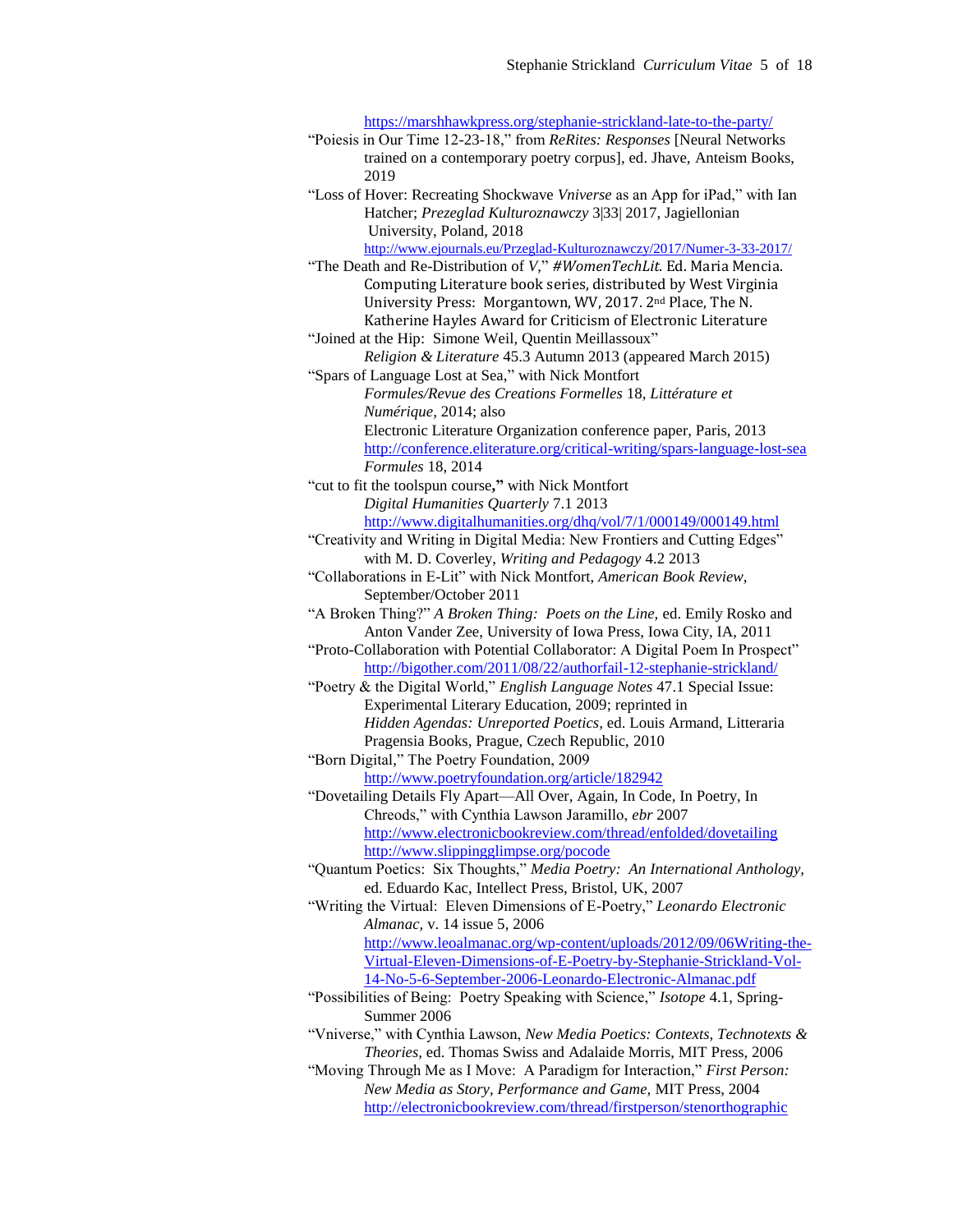|                   | "Making the Vniverse," with Cynthia Lawson, New River, 2003                        |
|-------------------|------------------------------------------------------------------------------------|
|                   | http://www.cddc.vt.edu/journals/newriver/strickland/essay/index.html               |
|                   | New Media Literature: A Roundtable Discussion on Aesthetics, Audiences, and        |
|                   | Histories, nc 2, nowculture.com, 2003                                              |
|                   | "E-poets on the State of their Electronic Art," Currents in Electronic Literacy 5, |
|                   | Fall 2001                                                                          |
|                   | http://www.cwrl.utexas.edu/currents/fall01/survey/index.html                       |
|                   |                                                                                    |
|                   | "Unpinned Wings: A Print Poet's Flight to Hypertext," Poets & Writers,             |
|                   | January/February 2001                                                              |
|                   | Jumpin' at the Diner: A Reader's Guide," Riding the Meridian v. 2 issue 2,         |
|                   | Winter 2000                                                                        |
|                   | http://califia.us/Jumpin/strickland.htm                                            |
|                   | "Dalí Clocks: Time Dimensions of Hypermedia," ebr 11, Winter 00/01                 |
|                   | http://altx.com/ebr/ebr11/11str.htm                                                |
|                   | "The Supremely Fictional Importance of Hypertext," American Letters &              |
|                   | Commentary #12, 2000                                                               |
|                   | "Hypertext, Transposing Media, and Emerging Text Forms Revisited,"                 |
|                   |                                                                                    |
|                   | American Letters & Commentary #12, 2000                                            |
|                   | "Seven Reasons Why SandSoot Is the Way It Is," Proceedings of the                  |
|                   | Cybermountain Colloquium, Technical Report AUE-CS-99-05,                           |
|                   | Aalborg University Esbjerg, Computer Science Department, 1999                      |
|                   | http://www.wordcircuits.com/htww/strickland.htm                                    |
|                   | "To Be Both in Touch and in Control," ebr 9, Summer 1999                           |
|                   | http://altx.com/ebr/ebr9/9strick.htm                                               |
|                   | "Seven-League Boots: Poetry, Science, and Hypertext," ebr 7, Summer 1998           |
|                   | http://altx.com/ebr/ebr7/7strick/; also appears in The Measured Word:              |
|                   | Essays about Poetry and Science, University of Georgia Press, 2001,                |
|                   | "Poetry in the Electronic Environment," ebr 5, Spring 1997                         |
|                   |                                                                                    |
|                   | http://altx.com/ebr/ebr5/strick.htm                                                |
|                   | "Cyberspace and the Land of Oz," FYI, Vol. 11 No. 1, Spring 1995                   |
|                   | "Electronic Publishing, Poetry and Culture(d) Wars," Small Press: The              |
|                   | Magazine of Independent Publishing, Vol. 12, No. 2, Spring 1994                    |
|                   |                                                                                    |
| <b>INTERVIEWS</b> | Exchange on Stephanie Strickland's How the Universe Is Made: Poems New &           |
|                   | Selected, 1985-2019 and Ringing the Changes with Ian Hatcher,                      |
|                   | January 1, 2021                                                                    |
|                   | https://dichtungyammer.wordpress.com/2021/01/01/exchange-on-                       |
|                   |                                                                                    |
|                   | stephanie-stricklands-how-the-universe-is-made-poems-new-selected-                 |
|                   | 1985-2019-and-ringing-the-changes/                                                 |
|                   | Stephanie Strickland   Interviews from Yale University Radio                       |
|                   | with Brainard Carey, April 12, 2019                                                |
|                   | Praxis Interview Magazine on Yale Radio WYBCX                                      |
|                   | https://museumofnonvisibleart.com/interviews/stephanie-strickland/                 |
|                   | TtD supplement #122 : seven questions for Stephanie Strickland, 12.11.2018,        |
|                   | touchthedonkey.blogspot.com/                                                       |
|                   | setInterval() Conversation Series 7: Stephanie Strickland "Against the             |
|                   | Grain" Interview with Álvaro Seiça, November 2015                                  |
|                   | <b>Audio</b> Transcript                                                            |
|                   |                                                                                    |
|                   | CounterText: The E-Lit Special Issue: Interview Stephanie Strickland, 2016         |
|                   | http://www.euppublishing.com/doi/abs/10.3366/count.2016.0048                       |
|                   | Chant de la Sirene, interview with Laura Hinton: "Stephanie Strickland Speaks      |
|                   | about her V Multi-Media Poetry Project."                                           |
|                   | http://www.chantdelasirene.com/2014 10 05 archive.html                             |
|                   | CTRL+SHIFT: Writing practice at the dawn of the digital era: Interview with        |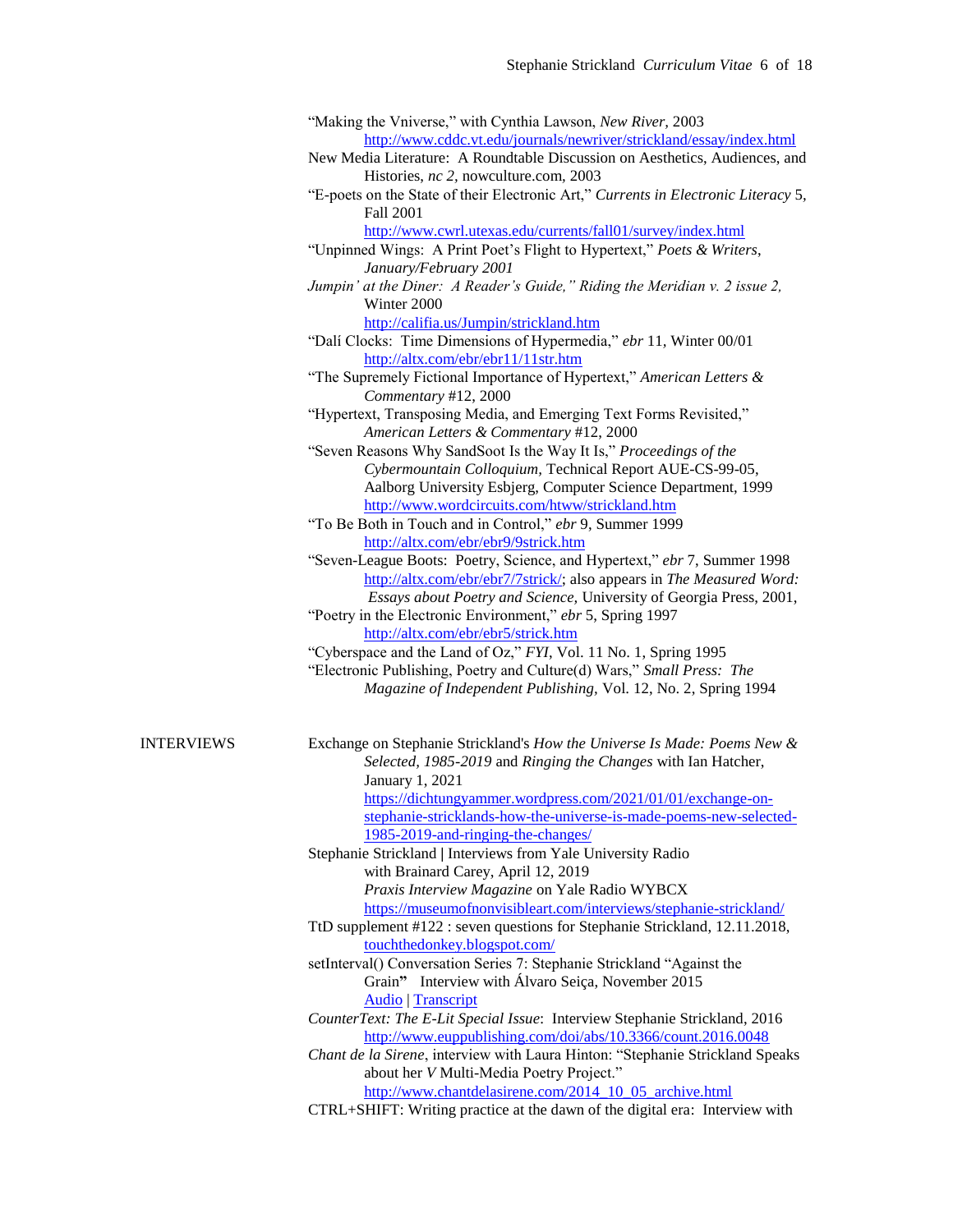|                    | Devin Becker, May 2014, Data on the practices of 11 poets analyzed               |
|--------------------|----------------------------------------------------------------------------------|
|                    | likewise audio episode 11 with Kylan Rice, 2014                                  |
|                    | http://likewisefolio.org/press                                                   |
|                    | European Poetry Forum, 2014                                                      |
|                    | http://poetryforum.arspoetica.sk/archives/57                                     |
|                    | Radio Free Albion with Tony Trigilio, 2013                                       |
|                    | http://radiofreealbion.com/episode-16-stephanie-strickland                       |
|                    | New Books in Literature: Dragon Logic with Eric LeMay, 2013                      |
|                    | http://newbooksinliterature.com/2013/11/21/stephanie-strickland-                 |
|                    | dragon-logic-ahsahta-press-2013/                                                 |
|                    | "Zone : Zero Interview: Stephanie Strickland" with H.L. Hix, The Conversant      |
|                    | section of The Volta, October 2012, http://theconversant.org/?p=1468;            |
|                    | from Alter Nation: America in Recent Poetry, Recent Poetry in                    |
|                    | America, Ugly Duckling Presse, 2012, published in Uncoverage:                    |
|                    | Asking After Recent Poetry, Interviews by H.L.Hix, Essay Press                   |
|                    | "Materiality & Immateriality: Interview" Architectures of Possibility, Lance     |
|                    | Olsen with Trevor Dodge, Guide Dog Books, Bowie, MD, 2012                        |
|                    | An Interview with Stephanie Strickland by Kate Greenstreet, Bookslut 2008        |
|                    | http://www.bookslut.com/features/2008 10 013547.php                              |
|                    |                                                                                  |
|                    |                                                                                  |
| <b>ANTHOLOGIES</b> | Conceptualisms: Prose, Poetry, Visual, Found, E- & Hybrid Writing as             |
|                    | Contemporary Art, ed. by Steve Tomasula, U. Alabama Press, 2022                  |
|                    | includes Liberty Ring!                                                           |
|                    | Judith Women Making Visual Poetry: A 21stcentury anthology, ed. by Amanda        |
|                    | Earl, Timglaset Editions, 2021                                                   |
|                    | The Book: 101 Definitions, ed. by Amaranth Borsuk, Anteism, 2021                 |
|                    | Four Quartets: Poetry in the Pandemic, ed. by Kristina Marie Darling and         |
|                    | Jeffrey Levine, Tupelo Press, 2020                                               |
|                    | The Future of Text, ed. Frode Alexander Hegland, Future Text Publishing,<br>2020 |
|                    | Poetics for the More-than-Human World, ed. by Mary Newell, Bernard               |
|                    | Quetchenbach, and Sarah Nolan, Spuyten Duyvil, 2020                              |
|                    | Post-Digital: Dialogues and Debates from electronic book review, ed. Joseph      |
|                    | Tabbi, Bloomsbury Academic, 2020                                                 |
|                    | Bridges Poetry Anthology, 2020                                                   |
|                    | wordhack anthology 2014-2019, ed. Todd Anderson, Babycastles Flash drive         |
|                    | <b>Bridges Poetry Anthology, 2018</b>                                            |
|                    | #WomenTechLit, 2017                                                              |
|                    | The Golden Shovel Anthology: New Poems Honoring Gwendolyn Brooks, 2017           |
|                    | <b>Bridges Poetry Anthology, 2016</b>                                            |
|                    | Union: 15 Years of Drunken Boat, 50 Years of Writing from Singapore, 2015        |
|                    | Litscapes: Collected US Writings, Steerage Press, 2015                           |
|                    | Toward. Some. Air. Edited Fred Wah & Amy De'Ath, Banff Centre Press, 2015        |
|                    | Devouring the Green: Fear of a Human Planet, Jaded Ibis Press, 2015              |
|                    | The &NOW Awards 3: The Best Innovative Writing, &NOW Books, 2014                 |
|                    | <b>Bridges Poetry Anthology, 2013</b>                                            |
|                    | Electronic Literature Collection/2, 2011                                         |
|                    | The &NOW Awards: The Best Innovative Writing, 2009                               |
|                    | The Notre Dame Review: The First Ten Years, 2009                                 |
|                    | Strange Attractors: Poems of Love and Mathematics, 2008                          |
|                    | A Sing Economy, Flim Forum Anthology 2, 2008                                     |
|                    | In a Field of Words, Prentice Hall, 2003                                         |
|                    | The Extraordinary Tide: New Poetry by American Women, Columbia                   |
|                    | University Press, 2001                                                           |
|                    |                                                                                  |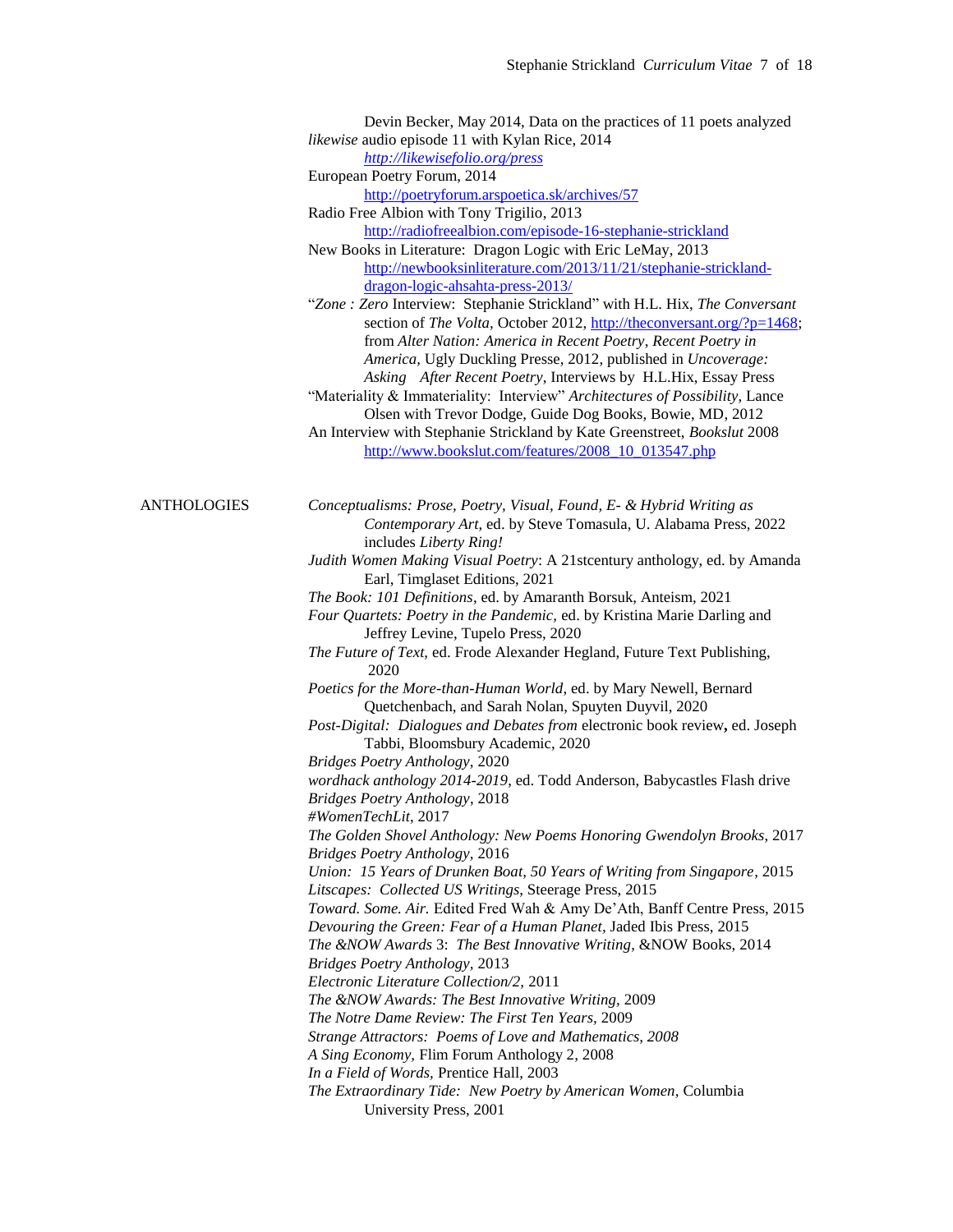|                    | The Measured Word: Essays about Poetry and Science, University of Georgia                                                                                                                                        |
|--------------------|------------------------------------------------------------------------------------------------------------------------------------------------------------------------------------------------------------------|
|                    | Press, 2001<br>Best of Prairie Schooner: Fiction & Poetry, University of Nebraska Press, 2001<br>Conversing with Mystery: Poetry for Transition and Loss, Hospice Poetry<br>Recording Project, Seattle, WA, 1999 |
|                    | How Shall We Tell Each Other of the Poet? St. Martin's Press, 1999<br>Divided Again, The Edmonds Institute, 1999                                                                                                 |
|                    | Verse & Universe: Poems about Science & Math, Milkweed Editions, 1998<br>The Muse Strikes Back: A Poetic Response by Women to Men, Story Line<br>Press, 1997                                                     |
|                    | Open Door: A Poet Lore Anthology, Writer's Center Editions, 1997<br>The Breast: An Anthology, Global City, 1995                                                                                                  |
|                    | Atomic Ghost: Poets Respond to the Nuclear Age, Coffee House Press, 1995<br>Songs for Our Voices: Award-Winning Poetry on the Jewish Experience, Judah<br>Magnes Museum, 1993                                    |
|                    | Looking for Home: Women Writing about Exile, Milkweed Editions, 1990<br>Extended Outlooks: The Iowa Review Collection of Contemporary Women<br>Writers, Macmillan, 1982                                          |
| <b>EXHIBITIONS</b> | ELO Exhibit, After Flash, ELO conference, Denmark, Norway, India (virtual),                                                                                                                                      |
| DIGITAL MEDIA      | 2021, https://the-next.eliterature.org/exhibition/afterflash/<br>ACM-ELO Media Arts Show, Climates of Change, ELO and ACM conference<br>(virtual), 2020, Orlando, FL, also shown at Fall for the Book, 2020,     |
|                    | https://projects.cah.ucf.edu/mediaartsexhibits/ClimatesOfChange/<br>ELO Media Art Show, ELO Conference, 2016, University of Victoria, Victoria,<br>British Columbia, Hours of the Night                          |
|                    | Paraules Pixelades, Art Santa Monica, Barcelona, Spain, 2016: V: Vniverse<br>THE PRINTED ROOM - POEMS 1990-2001, Switzerland, 2015 featuring                                                                     |
|                    | poetry by Eduardo Kac, Deena Larsen, Belén Gache, Ana Maria Uribe,<br>Tiia Johannson, Erik Loyer, Hazel Smith, Jennifer Ley, Stephanie                                                                           |
|                    | Strickland, Carolyn Guertin, Mendi and Keith Obadike, Young-Hae<br>Chang Heavy Industries, Caterina Davinio; Ballad of Sand and Harry<br>Soot                                                                    |
|                    | http://www.salts.ch/#/en/exhibition/the-printed-room-poems-1990200                                                                                                                                               |
|                    | ELO Media Art Show, ELO Conference, 2015, Bergen, Norway, House of Trust<br>Language and the Interface: International Conference on Digital Literary                                                             |
|                    | Studies, U. of Coimbra, Portugal, 2015, Sea and Spar Between                                                                                                                                                     |
|                    | http://languageandtheinterface.uc.pt/<br>ELO Media Art Gallery, ELO Conference, 2014, Milwaukee                                                                                                                  |
|                    | Vniverse app for iOS<br>Transpoetica: Works by Stephanie Strickland, Innovative Experiments with<br>Poetic Structure and Media http://www.dtc-wsuv.org/transpoetica/,<br>2014                                    |
|                    | Showcase Women Digital Textualities, V: Vniverse,                                                                                                                                                                |
|                    | http://www.mariamencia.com/pages/women/archive_textualities.html<br>London, England, November 2013                                                                                                               |
|                    | Repurposing in Electronic Literature, Sea and Spar Between,<br>Diggallery Strojáreviská 3 Košice, Slovakia, November 2013                                                                                        |
|                    | E.LIT / NET.ART at MCH, Mt. Holyoke College, South Hadley, MA<br>Sea and spar Between, November 2013                                                                                                             |
|                    | http://litsmhc.blogspot.com/2013/11/exhibition-elit-netart-at-mhc.html                                                                                                                                           |
|                    | Electronic Literature Showcase at the Library of Congress, slippingglimpse,                                                                                                                                      |
|                    | April 3-5, 2013<br>MLA 2013 Electronic Literature Gallery, Sea and Spar Between                                                                                                                                  |
|                    |                                                                                                                                                                                                                  |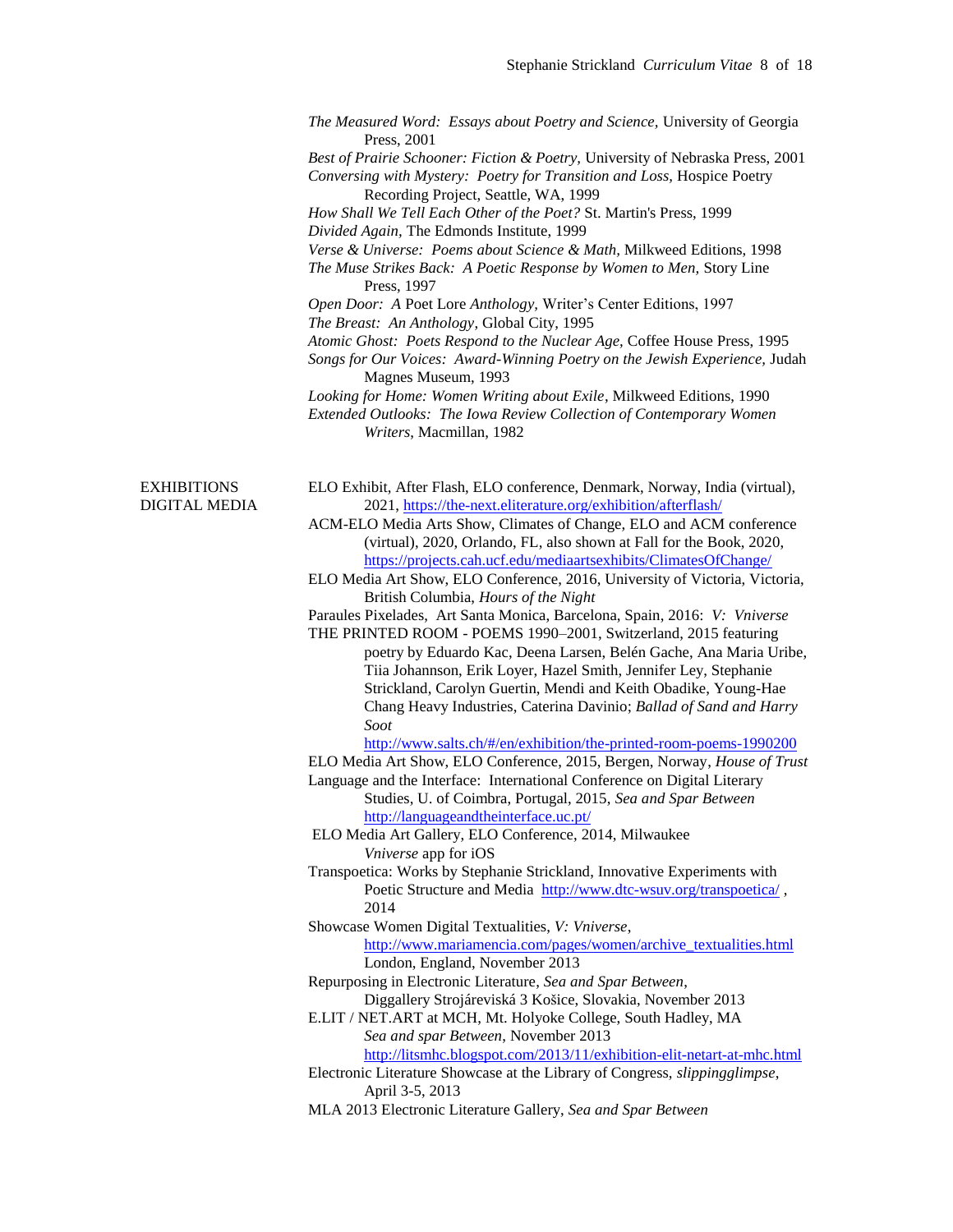|                                                | MLA 2012 Electronic Literature Gallery, Ballad of Sand and Harry Soot<br>Streamflow Conditions: Charting a Poetics of Language, Code and Networks<br>slippingglimpse, curated by Judd Morrissey, Denver, CO, 2009<br>http://streamflowconditions.subitopress.org<br>Visionary Landscapes, ELO Conference, slippingglimpse, Vancouver, WA,<br>2008 http://www.vancouver.wsu.edu/programs/dtc/elo08/media.html<br>Zaoem-Exhibition of Multimedia and Visual Poetry, Ghent, Belgium, 2008<br>http://www.krikri.be/zaoem/vispoeng.html<br>E-Poetry Paris 2007, May 2007, slippingglimpse<br>http://www.epoetry2007.net/artists/oeuvres/strickland/strickland.html<br>New Media Poetry: Aesthetics, Institutions, and Audiences, University of Iowa,<br>October, 2002, Errand Upon Which We Came<br>http://www.uiowa.edu/~iwp/newmedia<br>Aldeburgh Poetry Festival, Aldeburgh, England, 2002<br>V: Vniverse, Errand Upon Which We Came<br>2002 Seattle Poetry Festival: Poetry Factory's CyberPoetry Portal<br>Page, Future ForWORD: Errand Upon Which We Came, Ballad of<br>Sand and Harry Soot                                                                                                                                                                                                                      |
|------------------------------------------------|-------------------------------------------------------------------------------------------------------------------------------------------------------------------------------------------------------------------------------------------------------------------------------------------------------------------------------------------------------------------------------------------------------------------------------------------------------------------------------------------------------------------------------------------------------------------------------------------------------------------------------------------------------------------------------------------------------------------------------------------------------------------------------------------------------------------------------------------------------------------------------------------------------------------------------------------------------------------------------------------------------------------------------------------------------------------------------------------------------------------------------------------------------------------------------------------------------------------------------------------------------------------------------------------------------------------|
| <b>POETRY</b><br><b>BOOKS</b><br><b>EDITOR</b> | What's Become of Eden: Poems of Family at Century's End,<br>Slapering Hol Press, 1994, 1999<br>River Poems, with Anneliese Wagner, Slapering Hol Press, 1992, and 13<br>Slapering Hol Press chapbooks                                                                                                                                                                                                                                                                                                                                                                                                                                                                                                                                                                                                                                                                                                                                                                                                                                                                                                                                                                                                                                                                                                             |
| <b>TEACHING</b>                                | 2018: School for Poetic Computation, NYC (summer)<br>Code Words<br>2008: University of Utah, Salt Lake City, UT<br>Graduate Poetry Workshop<br>2005: Columbia College Chicago, Chicago, IL<br>Graduate Poetry Workshop<br>2500 Years of Experimental Poetry: From Simonides to the Web<br>2004: Brown University, Providence, RI<br>Electronic Writer in Residence (one week)<br>2004: Hollins University, Roanoke, VA<br>Writing Residency (one week)<br>2004: Sarah Lawrence College<br>Independent Poetry Study Course, Theses Advisor<br>2004: Parsons School of Design, NYC<br><b>MFA Thesis Advisor</b><br>2003: Hugo Visiting Writer, University of Montana at Missoula<br>Graduate Poetry Workshop<br>Approaching New Media Poetry<br>2003: Sarah Lawrence College, Bronxville, NY<br>Graduate Poetry Workshop<br>2500 Years of Experimental Poetry: From Simonides to the Web<br>2002: Georgia Institute of Technology, Atlanta, GA<br>McEver Chair in Writing<br>Form and Theory: Reading and Writing New Media Literature<br>2002: Creator, Curator, Producer, TechnoPoetry Festival 2002, Georgia<br>Institute of Technology, Atlanta, GA<br>http://technopoetryfestival.com<br>2001: Boise State University, Boise, Idaho, Distinguished Visiting Writer<br>Reading and Writing New Media Literature |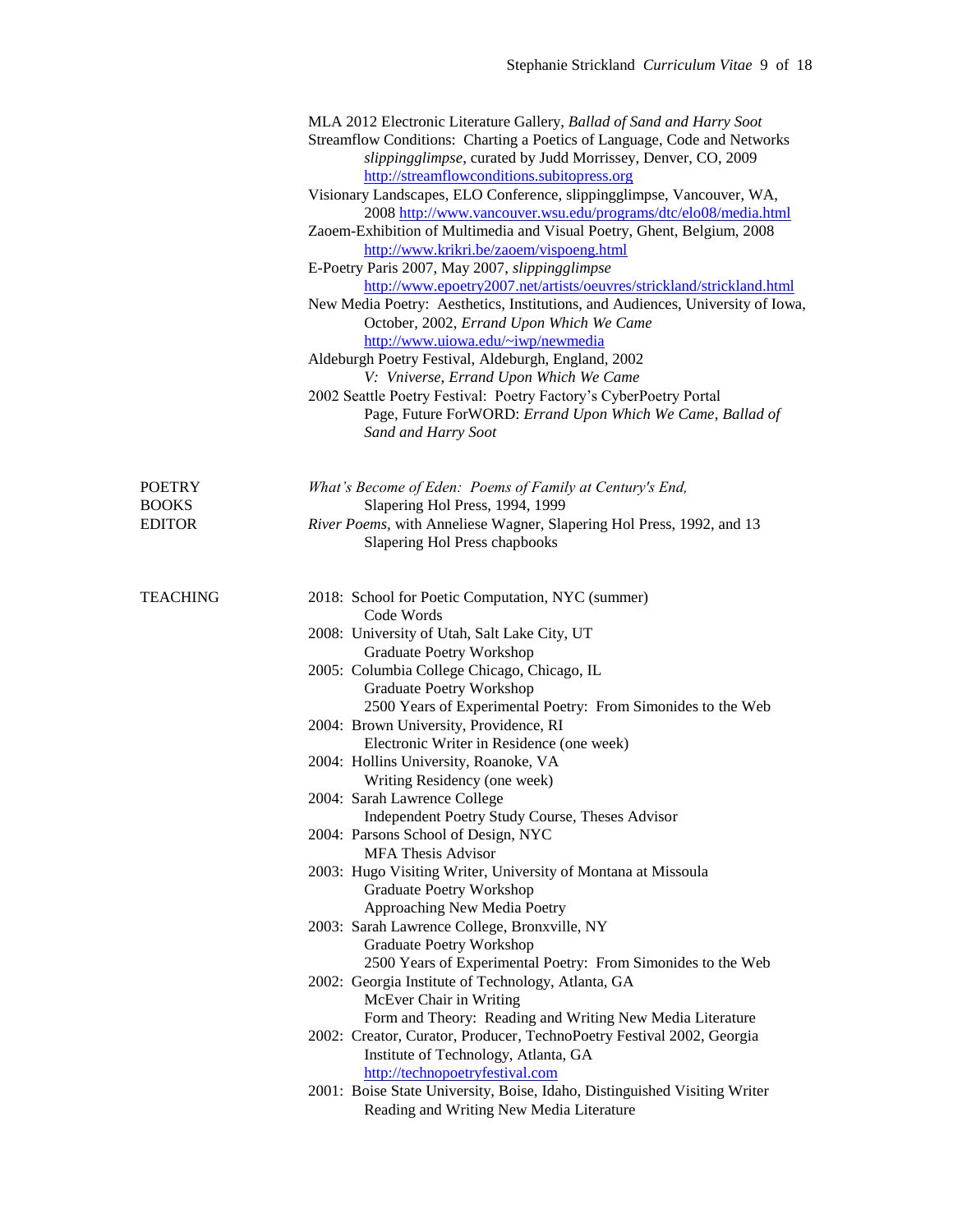1998: Miami University, Oxford, Ohio

Creative Writing, Poetry; Consultation on Graduate Theses

- 1997: Associated Colleges of the Twin Cities, Macalester College, St. Paul, MN
	- Creative Writing, Poetry
- 1997: Aldrich Museum, Ridgefield, CT Preparing a Poetry Manuscript
- 1996: Manhattanville College, Purchase, NY, Summer Term Creative Writing, Collaborative Writing
- 1996: Poets House, NYC
	- Poetry in the Electronic Environment: From Helicon to Silicon
- 1996: The Scarsdale Teachers' Institute, Scarsdale, NY Creative Writing
- 1995: Hudson Valley Writers' Center, Sleepy Hollow, NY Preparing a Poetry Manuscript
- 1994: The Writers Center at Chautauqua, Chautauqua, NY Creative Writing, Poetry
- 1994: Carlow College, Pittsburgh, PA American Women's Political Poetry

- READINGS,  $\&NOW:$  Festival of Writing as a Contemporary Art
- LECTURES 2015: Mixed Doubles: Collaboration and Textual Tension (with Nick PANELS Montfort), Cal Arts, Valencia, CA
	- 2015: Mixed Doubles: Collaboration and Textual Tension (with Ian Hatcher), Cal Arts, Valencia, CA
	- 2015: Feminist Poetics and the Internet, Cal Arts, Valencia, CA
	- 2011: Seven Types of Interface in the Electronic Literature Collection/2, San Diego, CA
	- 2009: "Cut Culture: Innovative Collaboration for the Digital Age," SUNY Buffalo, Buffalo, NY
	- 2008: "Digital Literature: Three Readings," Chapman University, Orange, CA
	- 2006: "New Media Poetry: Redrawing Boundaries," Lake Forest College, Lake Forest, IL
	- 2004: hypermedia reading, University of Notre Dame, Notre Dame, IN
	- ACA Galleries, New York, NY, poetry reading, 2009
	- Ada's Technical Books, Seattle, WA, electronic poetry reading, 2014

The Alibi Room, Seattle, WA, poetry reading, 2014

American Library Association, Chicago, IL, poetry reading, 1995

- Amherst Collge, Pioneer Valley Poetry: Third Annual Festival of American Poets, Amherst, MA, 2019
- Associated Writing Programs Annual Conferences
	- 2019: "Ahsahta Press Forty-Fifth Anniversary Reading"
	- 2017: "Beyond the Inferno: Finding Inspiration in the Lives of Literary Ancestors: A Poetry Reading"
	- 2016: "Wild Equations: A Math Poetry Reading
	- 2014: "Ahsahta Press Fortieth Anniversary Reading"
	- 2013: "Digital Writing: Performances and Readings of Electronic Literature
	- 2009: "Poetry's Electronic Communities," Chicago, IL
	- 2007: "Poetry Meant to Be Seen," Atlanta, GA
	- 2006: "Dwelling in Possibility: Dimensions of Digital Media," Austin, TX
	- 2005: "Poetry Speaking with Science: A Dialogue of Discovery"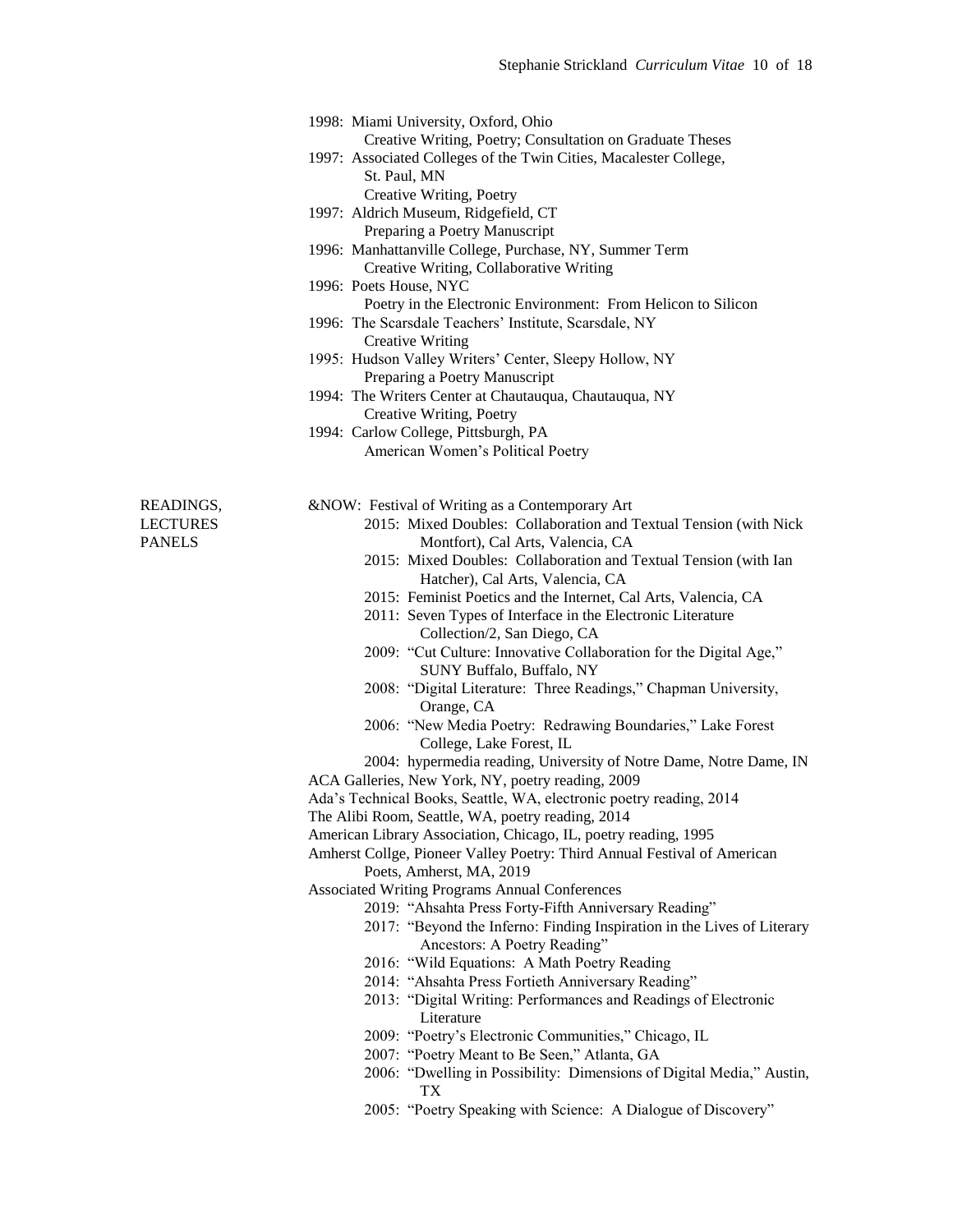Vancouver, BC, Canada 2004: "Chapbooks: Who Publishes Them? Who Distributes Them? Who Reads Them?" and "Web Fair Reading," Chicago, IL 2002: "The Digital Voice: The Author Decoded," and "Hyperfest: An Audience Interaction," New Orleans, LA 2000: "Differing Digital Strategies for Electronic Literature," Kansas City, MO 1999: "Chapbooks at Slapering Hol Press," Albany, NY 1997: "Writing the Hungry Body: *The Red Virgin,*" Washington, DC 1995: "Writing from the Workplace: American Women Poets," Pittsburgh, PA Association for Computers and the Humanities/Association for Literary and Linguistic Computing Joint International Conference: Web X: A Decade of the World Wide Web, University of Georgia, Athens, GA, hypermedia poetry reading, 2003 Babycastles, New York, NY 2018: ELO at Babycastles (for MLA 2018) Banff Centre, Alberta, Canada, In(ter)ventions: Literary Practice At the Edge: A Gathering, lecture, hypermedia reading, 2010 Barbes, Brooklyn, NY, poetry reading 2003 Barnard College, Barnard Women Poets, poetry and hypermedia reading, 2002 Barrow Street Poetry Series, NYC, poetry reading, 1999 Bergen Public Library and Akademisk Kvarter, Bergen, Norway, hypermedia reading ELC/2 release party, 2011 Beyond Baroque, Venice, CA, hypermedia presentation, 2002 Blacksmith House Poetry Series, Cambridge, MA, poetry reading, 1995 Boise State University, Boise, ID, "What is New Media Literature?", 2001 Boise State University, Boise, ID, hypermedia reading, 2001, 2008 Book Court, Brooklyn, NY, poetry reading, 2003, 2013 Book Passage, Corte Madera, CA, poetry reading, 1994 Bowery Poetry Club, NYC, hypermedia poetry reading, 2008 Bowery Poetry Club, NYC, Rhythm of Structure: Graffiti Math Wall Reading, 2010 Bowery Poetry Club, NYC, *Vlak* 5 reading, 2016 Bridges Math and Art Interdisciplinary Conference, Towson, MD, poetry reading, 2012 Brooklyn College, The Wolfe Institute: Poetic Measures Series, poetry reading, 1998 Brooklyn Ladies Text-Based Salon, Brooklyn, NY, 2013 Brooklyn Public Library, Grand Army Plaza, poetry reading, 1995 Brown University, Providence, RI Interrupt3 IRQ Discussion: (Before) the End(s) of Electronic LiterA(r)ture: presenter, 2015 Interrupt2 international studio: featured participant and presenter, 2012 E-FEST Reading, 2004 "Retuning Time and Space in Digital Media," lecture and panel, 2004 Technology Platforms for 21<sup>st</sup> Century Literature, panelist and hypertext reading/presentation, 1999 Bucknell University, Lewisburg, PA, poetry reading, 1989 Burning Chair Readings, The Empty Bottle, Chicago, IL, poetry reading, 2009 Café Muse Literary Salon, Chevy Chase, MD, 2014, virtual 2020 California Institute of the Arts, Valencia, CA, hypermedia presentation, 2003 Camilla's, poetry reading, NYC, 1995 Canterbury Books, Madison, WI, poetry reading, 1994 The Catholic Worker, NYC, lecture and poetry reading, 1995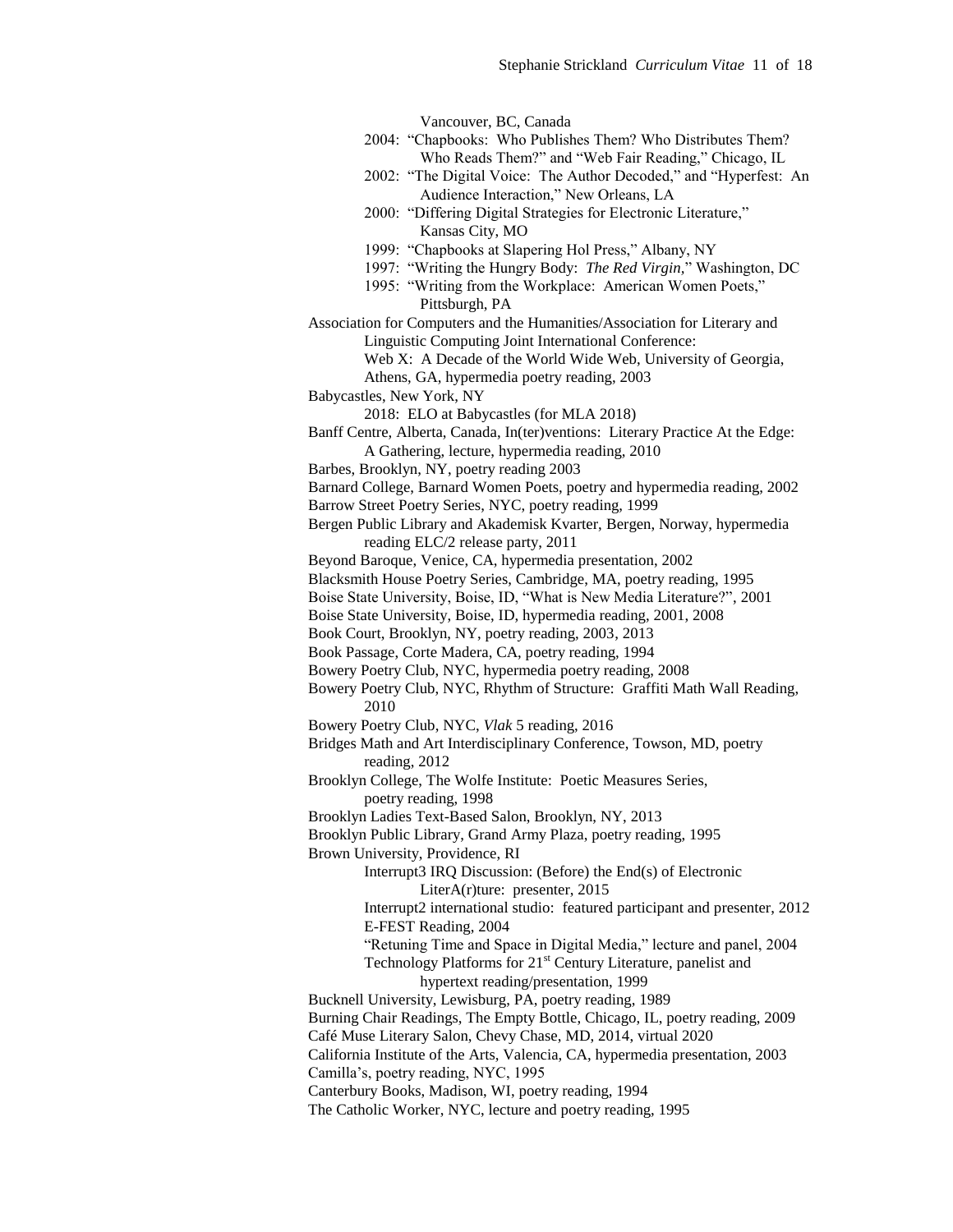Ceres Gallery Poetry Series, NYC, 1998 CCS (Civic Center Synagogue) Series, poetry reading, 1998 Cody's Bookstore, Berkeley, CA, poetry readings, 1994, 1997 Colorado State University, Fort Collins, CO, hypermedia reading, 2008 Columbia College Chicago, Writing the Virtual: Eleven Dimensions of Electronic Poetry, 2005 Columbia University, Institute for Research on Women and Gender, Feminist Interventions Seminar Series, hypermedia presentation, 2000 Cornelia Street Café, poetry reading, 2013 *Crowd* Reading Series, Café Orwell, Brooklyn, NY, poetry reading 2011 Cultural Studies Symposium, The Ninth Annual, Kansas State University, "Who Counts? What Counts and How?" Manhattan, KS, hypermedia presentation, 2000 CUNY Graduate Center, Conference on Contemporary Poetry (CCCP): "Writing the Virtual: Dimensions of Electronic Poetry," 2005 CUNY Graduate Center, The Biography Study Group: "Women Writing Women's Lives," 1997 Cybermountain Conference, 1999, Denver, CO, hypertext reading DAC: Digital Arts and Culture Conference, 2001: Reading of interactive poem, "Cloudberries," Providence, RI 2000: "Dalí Clocks: Time Dimensions of Hypermedia," Bergen, Norway Dahesh Museum, New York City, "Homer Conquers the Net," hypermedia Presentation, 2005 Dartmouth Collge, Hanover, NH, Digital Poetry Symposium, hypermedia reading, panel presentation, 2011 De Paul University, Intersections: Science and the Arts Conference, poetry hypertext presentation, 1999 Djerassi Resident Artist Program, Woodside, CA, poetry reading, 1998 Dollhouse Reading Series, Chicago, IL, poetry reading 2014 Duke University, Durham, NC, interactive digital reading, lecture, 2009 E-Poetry 2011 Buffalo, NY, hypermedia reading with Nick Montfort, 2011 E-Poetry 2009 International Festival, Barcelona, SP hypermedia reading, 2009 E-Poetry 2007 International Festival, Paris, FR, hypermedia reading, 2007 The Ear Inn Reading Series, NYC, poetry reading, 2000 ELO Electronic Literature Organization Conference: Affiliations, Communities, Translations, Porto, Portugal 2017 Panel Talk: "Axolotls and Perfume Bottles: Forms of Translation: Experimental Texts Rewritten as Migrations to Digital Media" ELO Electronic Literature Organization Conference: Next Horizons, 2016 Victoria, B.C. Canada, Gallery, *Hours of the Night* ELO Electronic Literature Organization Conference: The Ends of Electronic Literature, Bergen, Norway, 2015 Panelist: Archiving Roundtable Reading: Festival Exhibition Opening Artist's Talk: Festival Exhibition ELO Electronic Literature Organization Conference: Hold the Light Milwaukee, WI, 2014 Artists' Talk Panel: "Loss of Hover" Developing for New Platforms Roundtable Discussion ELO Electronic Literature Organization Conference: Chercher le texte, Paris, France, 2013 Varieties of Translation panel: "Spars of Language Lost at Sea," ELO Electronic Literature Organization Conference: Electrifying Literature Affordances and Constraints, Morgantown, WV, 2012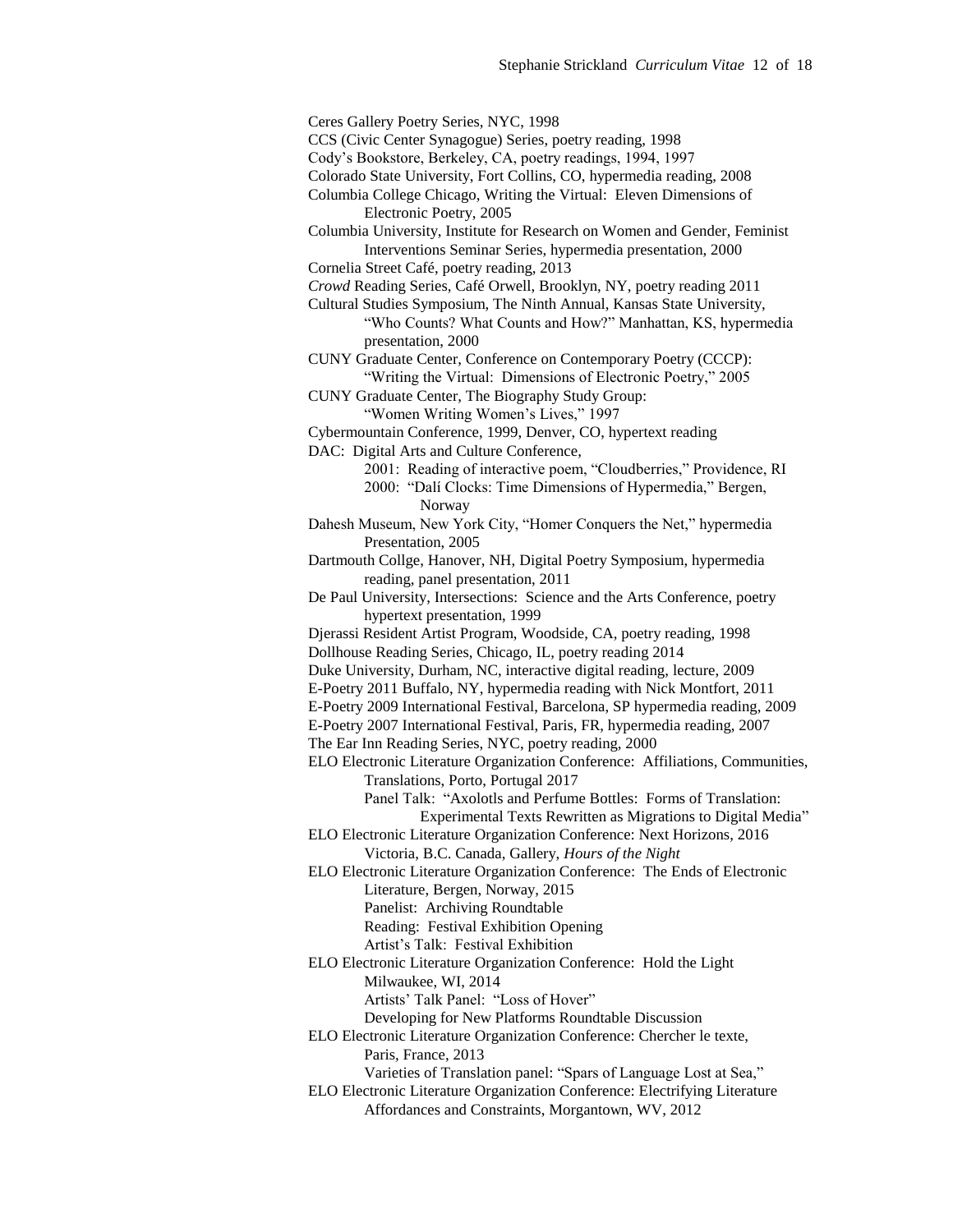"Commenting Creative Code," with Nick Montfort; Facilitator, two sessions of Open Discussion on the Future of ELO ELO-E.L.O.A.I Electronic Literature Organization Conference, "Presentation to Archives Plenary," Providence, RI, 2010 ELO-Visionary Landscapes: Electronic Literature Organization Conference, "Mapping Process in New Media Landscapes," Washington State University Vancouver, Vancouver WA and Media Arts Show selected participant, 2008 ELO-MITH Symposium, The Future of Electronic Literature "Process-Intensive Poetry: Non-human Readers," University of Maryland, College Park, MD, 2007 ELO State of the Arts: A Symposium on Electronic Literature, UCLA, hypermedia reading, 2002 The Emily Dickinson International Society Conference, Emily Dickinson World Citizen, Univeristy of Maryland, College Park, MD, 2013 reading *Sea and Spar Between* with Nick Montfort e(X)literature: Preservation, Archiving and Dissemination of Electronic Literature, University of California, Santa Barbara, hypermedia reading, 2003 Exoterica Poetry Series, An Beal Bocht, Bronx, NY, poetry reading, 1994, 1999 Fordham Poets Out Loud Series, hypermedia poetry reading, 2008 Fordham at Lincoln Center, NYC, poetry reading, 1997 The French Institute (Alliance française), NYC: "The Red Virgin: Life and Work of Simone Weil," 1994 Georgetown University, Lannan Center for Poetics and Social Practice, Washington DC, 2011 Georgia Institute of Technology, Atlanta, GA, hypertext reading, 2001 Glyph Art Space, Portland, OR, reading, 2014 Grand Valley State University, Grand Rapids, MI, e-reading and lecture, 2011 Guggenheim Museum, NYC, "The Brave New Word," hypermedia reading, June 2001 Hammer Readings, UCLA Hammer Museum, Los Angeles, CA, hypermedia presentation, 2003 Hollins University, Roanoke, VA, hypermedia poetry reading and lecture, 2004 Hudson Valley Writers' Center Reading Series, poetry reading, 1998, 2002, 2019 Indiana University, Bloomington, IN, hypermedia reading and discussion, 2003 ISAMA: International Society for Art, Mathematics and Architecture 2009: interactive digital reading, *slippingglimpse* 2000: "Enumeration, Constraint, and Other Mathematical/Literary Delights," SUNY Albany, Albany, NY, 2000 Joint Mathematics Meetings, Baltimore, MD, 2014, poetry reading Kelly Writers House, University of Pennsylvania, Philadelphia, PA, hypermedia poetry reading, 2004 The Kitchen, NYC, hypermedia poetry reading, E-Poetry 2011 The Kitchen, NYC, with Ian Hatcher, We Have Always Been Digital, 2016 Kirtland College, Roscommon, MI, poetry reading, 1997 KGB Bar Reading Series *How the Universe Is Made*, 2019 Mad Hatters' Reading Series, 2007 Series curated by David Lehman and Star Black, 1999 Lafayette College, Easton, PA, poetry hypertext presentation, 1999 Lake Forest College, Lake Forest, IL, poetry reading, 1993; poetry reading and hypertext presentation, 1997

Lake Forest Literary Festival, Lake Forest College, 2009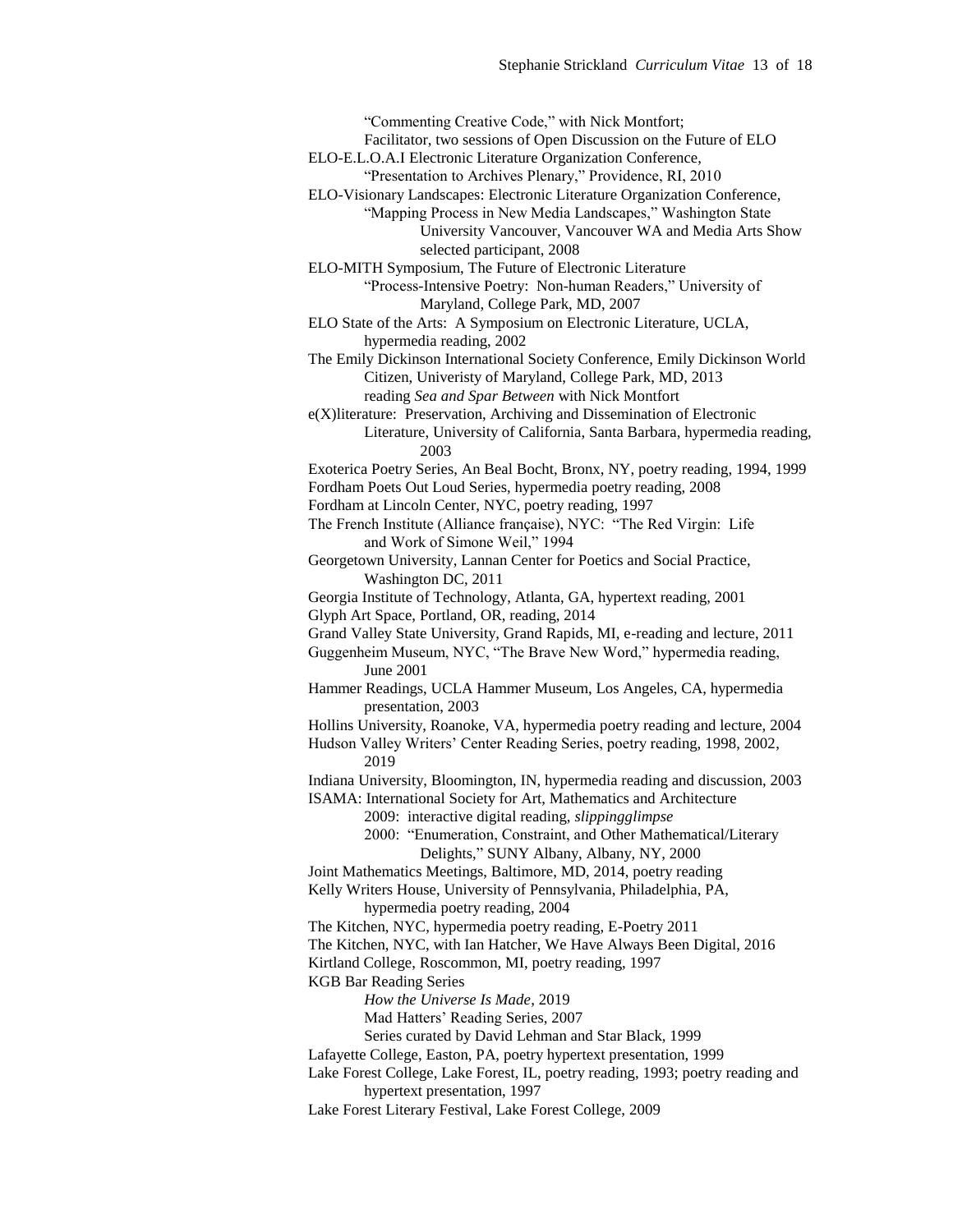Lehigh University, Bethlehem, PA, poetry reading and hypertext presentation, 1999

Library of Congress, Thomas Jefferson Building, 2013, interactive digital Reading, *slippingglimpse*

Log Cabin Literary Festival, Boise, ID, hypermedia poetry reading and panel presentation, "New Media Poetry Today," 2003

Luna Star Café, Fort Lauderdale, FL, poetry reading, 2019

Lunar Walk Poetry Series, Otto's Shrunken Head, Manhattan, 2020

Macalester College, St. Paul, MN, poetry reading, 1997

Massachusetts Institute of Technology, Cambridge, MA, Purple Blurb series, hypermedia reading, 2010

McNally Jackson Bookstore, Brooklyn, NY, poetry reading 2019, 2020

Miami Book Fair, Miami, FL, poetry reading, 2002, 2019

Miami University, Oxford, OH, poetry reading, 1998

Medicine Show Theater, NYC,

hypermedia poetry reading, 2004

dramatic presentation based on *The Red Virgin: A Poem of Simone Weil,* 2000

Mid-Island Y JCC, Plainview, NY, poetry reading, 1999

Modern Language Association of America, Annual Convention

2019: "The Impact of N. Katherine Hayles's NEH Summer Seminar," Chicago, IL

2019: "Born Digital Literature: History, Theory, and Practice" Chicago, IL

2006: "Dovetailing Details Fly Apart—All Over, Again, in Code, in Poetry, in Chreods," Philadelphia, PA

1998: "The Same River Twice: Time Representation in Hypertext Literature," San Francisco, CA

1998: A Performance of Hypermedia Poetry, San Francisco, CA

MOSAIC 2000: Millennial Open Symposium on the Arts and Interdisciplinary Computing: "When Poet and Programmer Meet: A Reading of *True North* and Other, Web-specific, Hypertext Poetry"; University of Washington, Seattle, WA

Mt. Holyoke College, South Hadley, MA, poetry reading and hypertext presentation, 1998

The National Arts Club, NYC, poetry reading, 1999

National Women's Studies Association, Annual Conference,

1996: "Time's Body: Poems of History"

The New England Poetry Club, Cambridge, MA, poetry reading, 1997

New Jersey Institute of Technology, Newark, NJ, Cyber / Space/ Image/ Text New Media Series, hypermedia presentation, 2000

New Media Poetry Conference, University of Iowa, Iowa City, IA, hypermedia reading, 2002

The New School, NYC, poetry reading, 2000

The New School Writing Program, Hypertext Poetry and Fiction, online class, 1998

New York Public Library, Mid-Manhattan branch, NYFA Awardees poetry reading, 1998

New York University Center for Advanced Technology/Media Research Lab hypermedia reading, 2000

The Next Chapter, Woodland, CA, poetry reading, 2002

Nexus Gallery, NYC, 2000

Northern Westchester Center for the Arts, Mount Kisco, NY, poetry reading, 2003

Nyack Library, virtual, 2020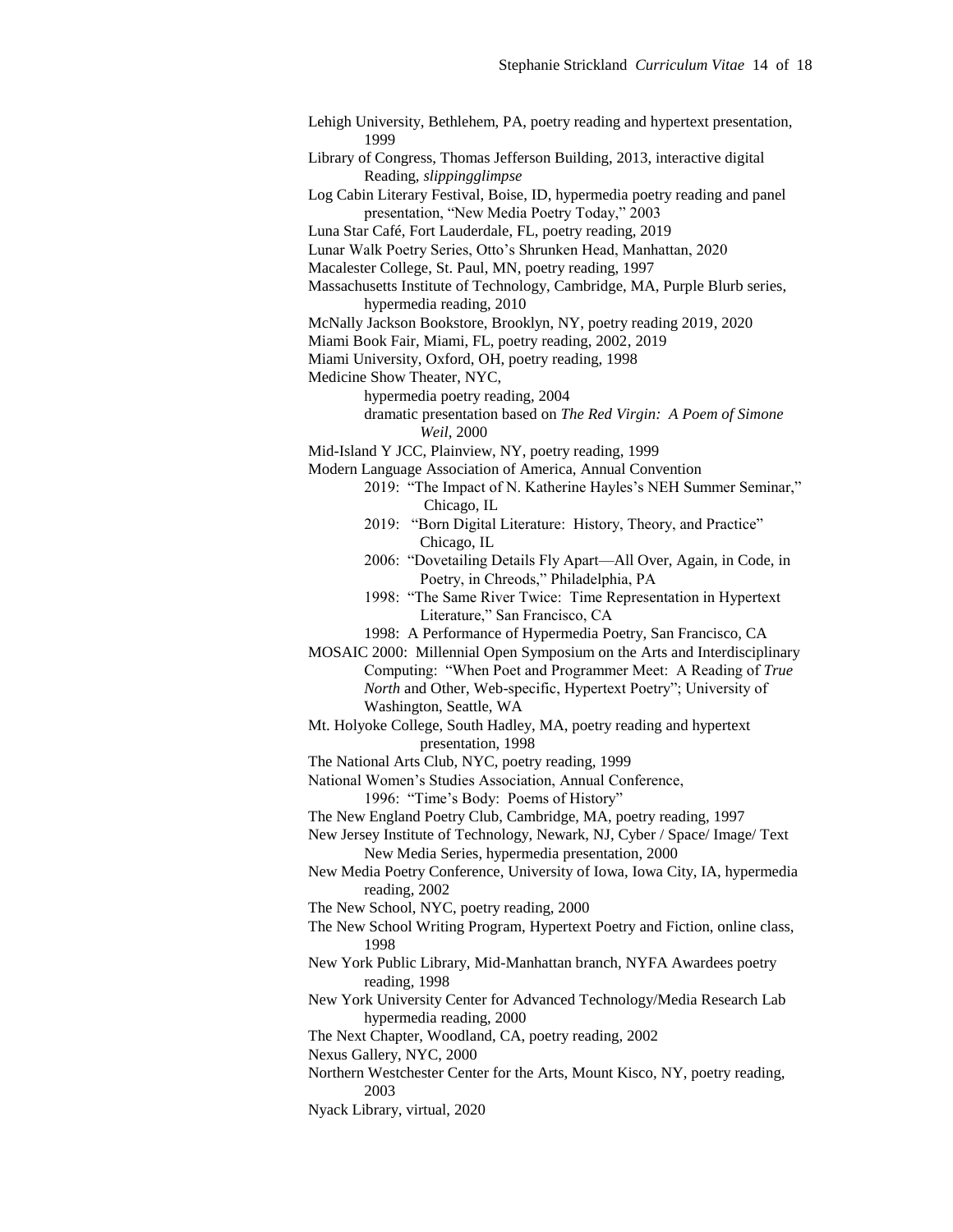Olean Public Library with Jamestown Community College and St. Bonaventure University: "Verse and Universe, a Forum on Science and Poetry," 1997

Page Poetry Parlor Salon, poetry reading, 2013

Pen + Brush, poetry reading, New York, NY, 2019

Pete's Candy Store, Brooklyn, NY, poetry reading, 2003

People's Poetry Gathering, City Lore and Poets House, NYC, 2003

Feminist Quest panel presentation

Epics and Ballads in Cyberspace panel presentation

Hypermedia poetry reading

The Poetry Project, St. Mark's Church, New York, interactive digital reading, 2009

The Poetry Project, St. Mark's Church, New York, poetry reading, 2009

Poetry Society of America Poetry Series, NYC, "The Body in Poetry," poetry reading, 1993

Poets House, NYC, panelist Electronic Literature Symposium, 1993

Posman Books, Washington Square, NYC, poetry reading, 1997

Powell's North Bookstore, Lincoln Park, Chicago, IL, poetry reading, 2005

Prairie Lights, Iowa City, IA, poetry reading, 2002

Printers Inc. Bookstore, Palo Alto, CA, poetry reading, 1994

Reading Between A and B, poetry reading, New York, NY 2006

Red Rover Poetry Series, Chicago, IL, digital poetry reading 2009

Remote Lounge, NYC, Digital Intercourse Series, hypermedia reading, 2002

Rhode Island School of Design, poetry and hypermedia presentation, 2003

Rhode Island School of Design Lecture Series & Brown University:  $4<sup>th</sup>$  Annual Pong Festival, The Celebration of Art and Technology, hypertext

presentation, 1997

Rockland Community College, Suffern, NY, poetry reading, 1995

Rutgers University, New Brunswick, NJ, panelist, Cyberfeminism Symposium; also poetry reading and hypertext presentation, 1998

Rutgers Writing Center, poetry reading and hypermedia reading, 2013

Saginaw Valley State University, Saginaw, MI, poetry reading and hypertext presentation, 1997

Sarah Lawrence College, Bronxville, NY, poetry reading, 1998, 2003 Saint John's University, Queens, NY, interactive digital reading, 2009 Saint Mary's College, Saint Mary's City, MD, poetry and e-lit reading, 2014 School of the Art Institute of Chicago, Chicago, IL, interactive digital reading

and lecture, 2009; digital reading, 2014; digital reading, 2019 Second Wind Poetry Series, Hob Nob Café, Missoula, MT, poetry reading, 2003 SIGGRAPH

> 2001: "Moving Through Me As I Move," lecture and Web presentation, Los Angeles, CA

2000:  $27<sup>th</sup>$  International Conference on Computer Graphics and

Interactive Techniques: Art Gallery Docent; New Orleans, LA Skylight Books, Los Angeles, 2019

Slapering Hol Press Reading Series, 2014

Sleepy Hollow Poetry Series, poetry reading, 1997

Small Press Center, NYC, 1993, 1994

Society for Literature, Science and the Arts, Annual Conference

2017: Axolotls and Perfume Bottles, Forms of Translation:

Experimental Texts Rewritten as Migrations to Digital Media, Tempe, AZ

2016: Digital Creativity: Archiving Experimental Digital (Literary) Media, Atlanta GA

2015: poetry reading from new work, Houston TX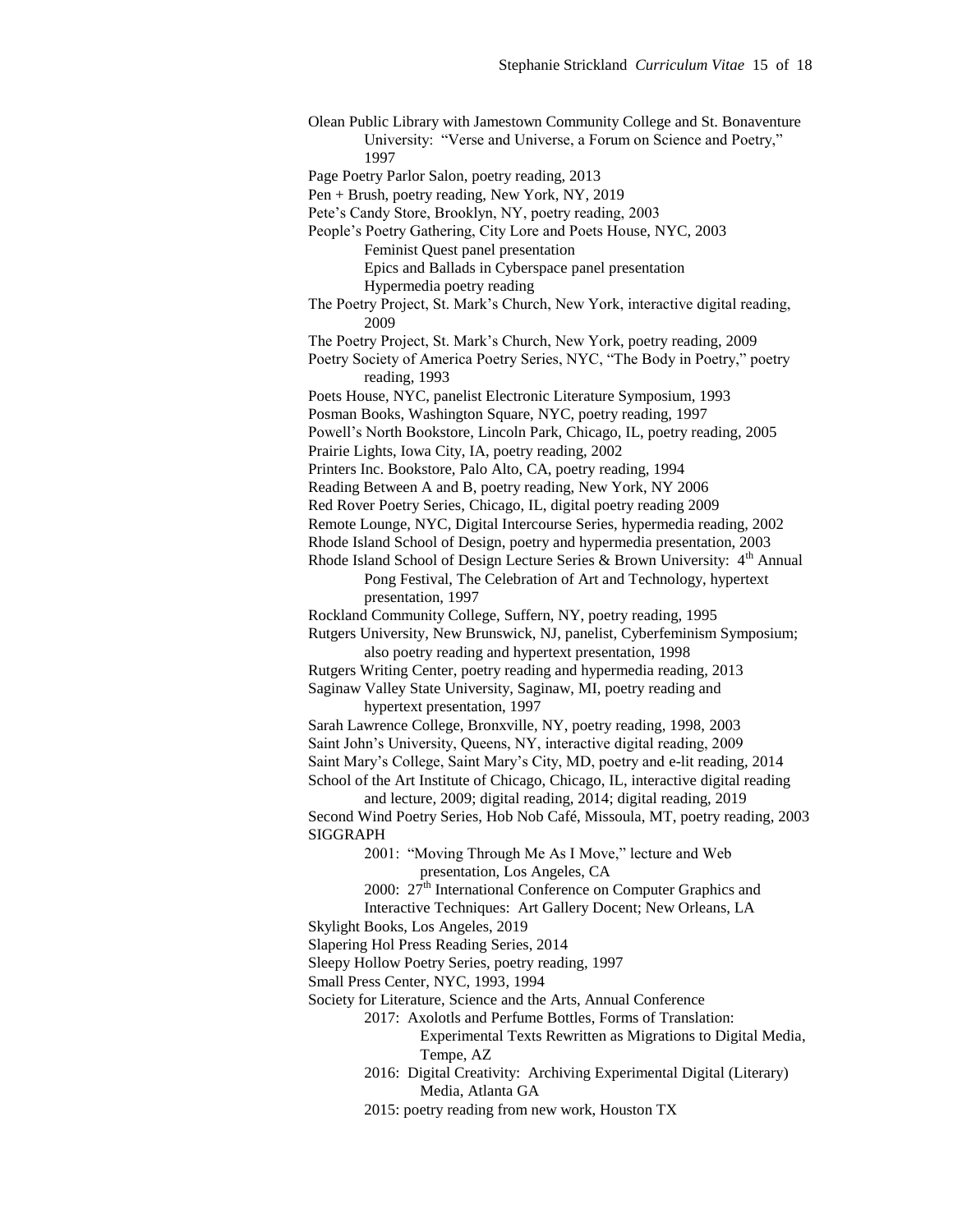- 2013: poetry reading from *Dragon Logic*, Notre Dame, IN
- 2012: The Non-Human Reader, Milwaukee, WI
- 2011: Seven Types of Interface in the Electronic Literature Collection/2, Kitchener, Ontario, Canada
- 2009: Reading Refigured: The Shifting Meaning of Reading in *slippingglimpse,* Atlanta, GA
- 2007: Code Dynamics: Reading Movement, Watching Text: Ten Years of E-Poetry Co-Authored by Stephanie Strickland, Portland, ME
- 2006: "Writing Coding Writing: Electronic Textual Encounters," New York, NY
- 2005: "Cognitive Poetics: Electronic Poetry's Position Between Art and Science," Chicago, IL
- 2004: "Textual Play: Women's Work in Literary Hypermedia Worldwide," Durham, NC
- 2003: "Retuning Time and Space in Digital Media," Austin, TX
- 2000: "Web-Specific Literary Work by Women," Atlanta, GA
- 1999: "Interactive Media and the Structures of History and Art," Norman, OK
- 1998: "To Be Both in Touch and in Control," Gainesville, FL
- 1997: "Seven League Boots: Poetry, Science and Hypertext," Pittsburgh, PA
- 1996: "Poetry and the Technology of Hypertext: *True North,*" Atlanta, GA
- 1995: "Science Themes and Figures in a Hypertext Poem, or, Willard Gibbs Meets Emily Dickinson," Westwood, CA
- Spare Room Series, Glyph Art Space, Portland, OR, poetry reading, 2014

Stevens Institute of Technology, Hoboken, NJ, hypermedia presentation at CAL Conference on Science, Technology, and the Humanities: A New Synthesis, 2009

SWWIM, The Betsy, South Beach, FL, Poetry Reading, 2019

University of California, Berkeley,

Writing the Virtual: Eleven Dimensions of Electronic Poetry, 2006 Art & Mathematics Conference, hypertext presentation, 1998

- University of California, Irvine, panel and hypermedia presentation, 2003
- University of California, Santa Barbara, hypermedia reading, 2008
- University of Cincinnati, Cincinnati, OH: Elliston Poetry Room Poetry Reading and hypertext presentation, 1999

University of Colorado at Boulder, hypermedia reading, 2008

University of Connecticut, Storrs, CT: "Women Writing Women's Lives," 1996

University of Illinois, Chicago, Colloquium Series, "Writing the Virtual: Eleven Dimensions of Electronic Poetry," 2005

University of Montana, Missoula, MT, hypermedia reading, 2003

University of Notre Dame, Notre Dame, IN,

American Weil Society Annual Colloquy, poetry reading, 2012 Sandeen Prize poetry reading, 1997

University of Pittsburgh, Pittsburgh, PA, interactive digital reading, lecture, 2009

University of South Carolina, Columbia, SC: "Hyper Hallowe'en: A

Festival of Electronic Fiction and Poetry," hypertext presentation, 1998 University of Utah, Salt Lake City, hypermedia reading, 2008

University of Wisconsin, Madison, WI, Brittingham Prize poetry reading, 1993 Unnameable Books, Brooklyn, NY, poetry reading, 2013, 2019

Teachers & Writers Collaborative, NYC, poetry reading, 2000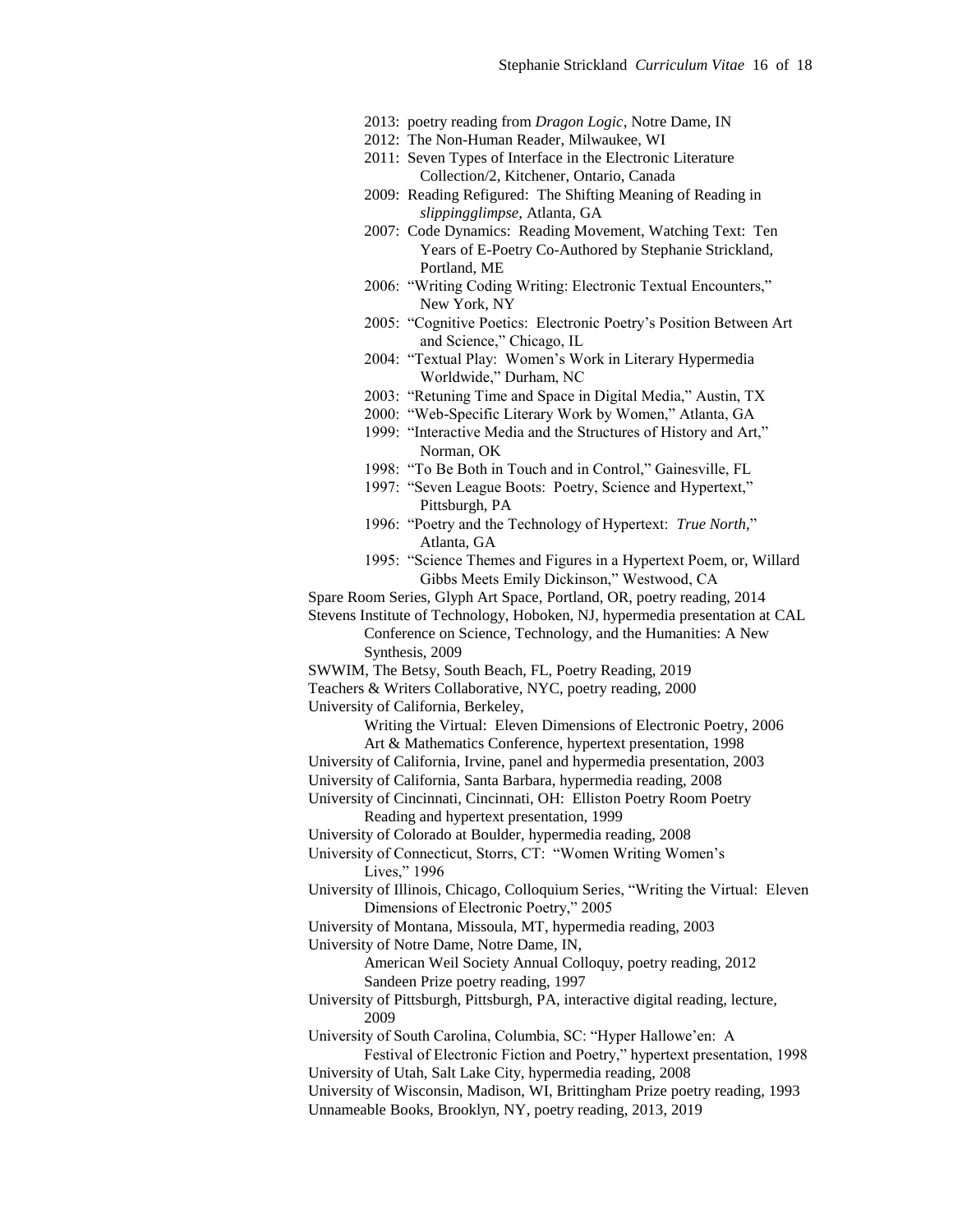|                      | Verso Books, NYC, poetry reading, 1995                                                                                                                                                                                                                                                  |
|----------------------|-----------------------------------------------------------------------------------------------------------------------------------------------------------------------------------------------------------------------------------------------------------------------------------------|
|                      | Virgina Polytechnic Institute and State University, Blacksburg, VA, hypermedia                                                                                                                                                                                                          |
|                      | reading, 2007<br>Virginia Fall Festival for the Book, George Mason University, Fairfax, VA,<br>2019                                                                                                                                                                                     |
|                      | Wake Forest University, Winston-Salem, NC, Entanglements: Poetry, Science                                                                                                                                                                                                               |
|                      | and Art Conference, Poetry Reading, 2019                                                                                                                                                                                                                                                |
|                      | Warner Library, Tarrytown, NY, poetry reading, 1994<br>Westchester Community College, Valhalla, NY, poetry reading, 1995                                                                                                                                                                |
|                      | West Virginia University, Morgantown, WV, hypermedia reading for National<br>Science Foundation Workshop, Codework: Exploring Relations<br>Between Creative Writing Practices And Software Engineering, 2008<br>Western Washington University, Bellingham, WA, hypermedia reading, 2008 |
|                      | What's Hot Salon Series, Brooklyn, NY, 2013                                                                                                                                                                                                                                             |
|                      | Woodland Pattern Book Center, Milwaukee, WI, poetry reading, 1993, 2014<br>Wordsmiths at Halcyon, Brooklyn, NY, poetry reading, 2000                                                                                                                                                    |
|                      | The Writer's Center, Bethesda, MD, poetry reading, 1994, 2014                                                                                                                                                                                                                           |
|                      | The Writers Center at Chautauqua, Chautauqua, NY, poetry reading, 1995<br>The Writer's Voice of the West Side YMCA Center for the Arts, NYC,                                                                                                                                            |
|                      | The Open Voice Award Reading, 1989<br>Yale University, Beinecke Library, Diasporic Literary Archives Conference,<br>Diaspora and the Digital: "Collecting Born Digital Material," 2014                                                                                                  |
|                      | Yes! Poetry Series, Albany Center Gallery, Albany, NY, poetry reading, 2014                                                                                                                                                                                                             |
|                      | Zinc Bar, Posit reading, New York, NY, poetry reading, 2018                                                                                                                                                                                                                             |
|                      |                                                                                                                                                                                                                                                                                         |
| <b>ZOOM READINGS</b> | Zoom and other online readings, 2020-2021                                                                                                                                                                                                                                               |
|                      | http://www.stephaniestrickland.com/readings                                                                                                                                                                                                                                             |
|                      |                                                                                                                                                                                                                                                                                         |
| <b>JUDGE</b>         | 2016: CLMP Firecracker Award, Poetry<br>2015: Marsh Hawk Press Rochelle Ratner Award                                                                                                                                                                                                    |
|                      | 2015: Marsh Hawk Press Robert Creeley Memorial Award                                                                                                                                                                                                                                    |
|                      | 2008: March Featured Resources Editor on UbuWeb                                                                                                                                                                                                                                         |
|                      | http://ubu.com/resources/feature.html                                                                                                                                                                                                                                                   |
|                      | 2004: Glasgow School of Art: Visual Communication doctorate, Expert Reader                                                                                                                                                                                                              |
|                      | Academy of American Poets contest, Florida International University, 2001<br>Poetry Society of America, Robert H. Winner Memorial Award, 2001                                                                                                                                           |
|                      | 2001 Electronic Literature Award, Poetry, Juror                                                                                                                                                                                                                                         |
|                      | Art and Performance Jury for Digital Arts and Culture, 2001                                                                                                                                                                                                                             |
|                      | McKnight Artists Fellowship for Writers at The Loft, Minneapolis, MN, 1999                                                                                                                                                                                                              |
|                      | Indiana University poetry contest for graduate writing students, 1998                                                                                                                                                                                                                   |
|                      |                                                                                                                                                                                                                                                                                         |
| <b>EDUCATION</b>     | M.S. Pratt Institute, 1984                                                                                                                                                                                                                                                              |
|                      | M.F.A. Sarah Lawrence College, 1978                                                                                                                                                                                                                                                     |
|                      | B.A. Harvard University, 1963                                                                                                                                                                                                                                                           |
|                      |                                                                                                                                                                                                                                                                                         |
| <b>EMPLOYMENT</b>    | see also "Teaching" above                                                                                                                                                                                                                                                               |
|                      | Slapering Hol Press, Editor, 1990-2005                                                                                                                                                                                                                                                  |
|                      | Sarah Lawrence College Library, Acquisitions Consultant, 1991-2007                                                                                                                                                                                                                      |
|                      | Sarah Lawrence College Library, 1978-1990                                                                                                                                                                                                                                               |
|                      | <b>Head of Access Services</b>                                                                                                                                                                                                                                                          |
|                      | <b>Automated Services Librarian</b>                                                                                                                                                                                                                                                     |